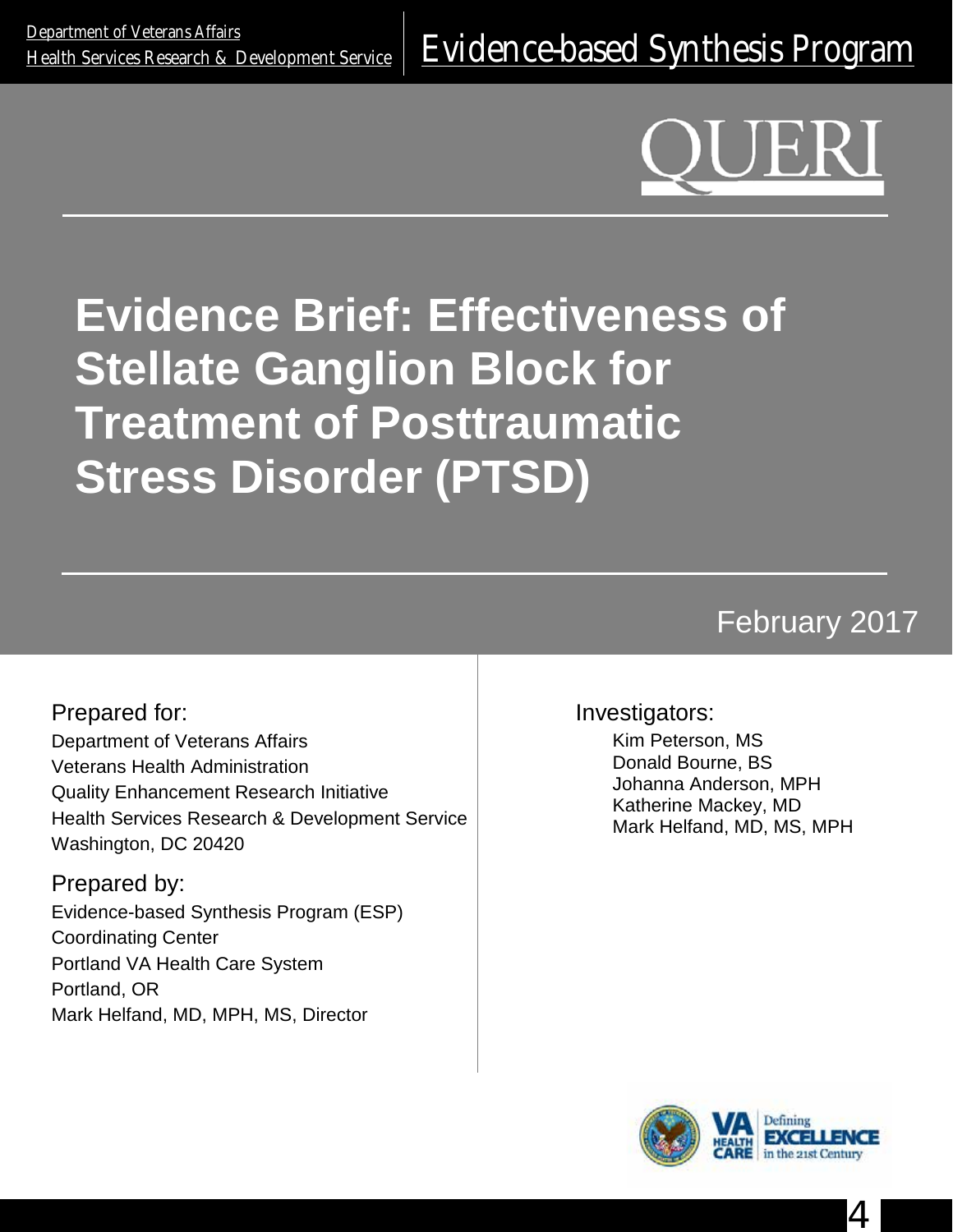### **PREFACE**

The VA Evidence-based Synthesis Program (ESP) was established in 2007 to provide timely and accurate syntheses of targeted healthcare topics of particular importance to clinicians, managers, and policymakers as they work to improve the health and healthcare of Veterans. QUERI provides funding for four ESP Centers, and each Center has an active University affiliation. Center Directors are recognized leaders in the field of evidence synthesis with close ties to the AHRQ Evidence-based Practice Centers. The ESP is governed by a Steering Committee comprised of participants from VHA Policy, Program, and Operations Offices, VISN leadership, field-based investigators, and others as designated appropriate by QUERI/HSR&D.

The ESP Centers generate evidence syntheses on important clinical practice topics. These reports help:

- Develop clinical policies informed by evidence;  $\mathbf{r}$
- Implement effective services to improve patient outcomes and to support VA clinical practice guidelines and performance measures; and
- Set the direction for future research to address gaps in clinical knowledge.

The ESP disseminates these reports throughout VA and in the published literature; some evidence syntheses have informed the clinical guidelines of large professional organizations.

The ESP Coordinating Center (ESP CC), located in Portland, Oregon, was created in 2009 to expand the capacity of QUERI/HSR&D and is charged with oversight of national ESP program operations, program development and evaluation, and dissemination efforts. The ESP CC establishes standard operating procedures for the production of evidence synthesis reports; facilitates a national topic nomination, prioritization, and selection process; manages the research portfolio of each Center; facilitates editorial review processes; ensures methodological consistency and quality of products; produces "rapid response evidence briefs" at the request of VHA senior leadership; collaborates with HSR&D Center for Information Dissemination and Education Resources (CIDER) to develop a national dissemination strategy for all ESP products; and interfaces with stakeholders to effectively engage the program.

Comments on this evidence report are welcome and can be sent to Nicole Floyd, ESP CC Program Manager, at [Nicole.Floyd@va.gov.](mailto:Nicole.Floyd@va.gov)

**Recommended citation:** Peterson K, Bourne D, Anderson J, Mackey K, Helfand M. Evidence Brief: Effectiveness of Stellate Ganglion Block for Treatment of Posttraumatic Stress Disorder. VA ESP Project #09-199; 2017.

This report is based on research conducted by the Evidence-based Synthesis Program (ESP) Coordinating Center located at the **Portland VA Health Care System, Portland, OR**, funded by the Department of Veterans Affairs, Veterans Health Administration, Office of Research and Development, Quality Enhancement Research Initiative. The findings and conclusions in this document are those of the author(s) who are responsible for its contents; the findings and conclusions do not necessarily represent the views of the Department of Veterans Affairs or the United States government. Therefore, no statement in this article should be construed as an official position of the Department of Veterans Affairs. No investigators have any affiliations or financial involvement (*eg*, employment, consultancies, honoraria, stock ownership or options, expert testimony, grants or patents received or pending, or royalties) that conflict with material presented in the report.

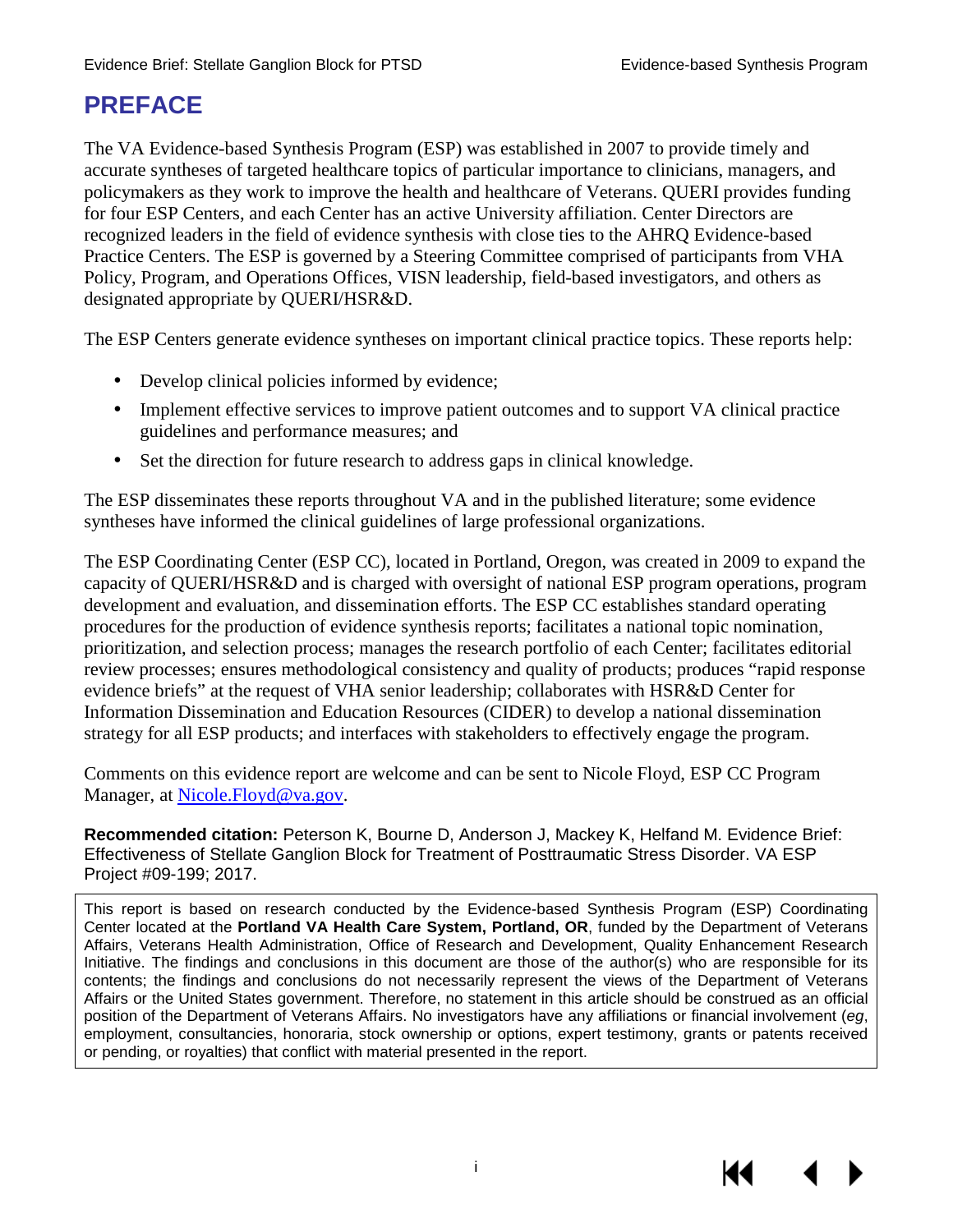**KI** 

### **TABLE OF CONTENTS**

### **FIGURES AND TABLES**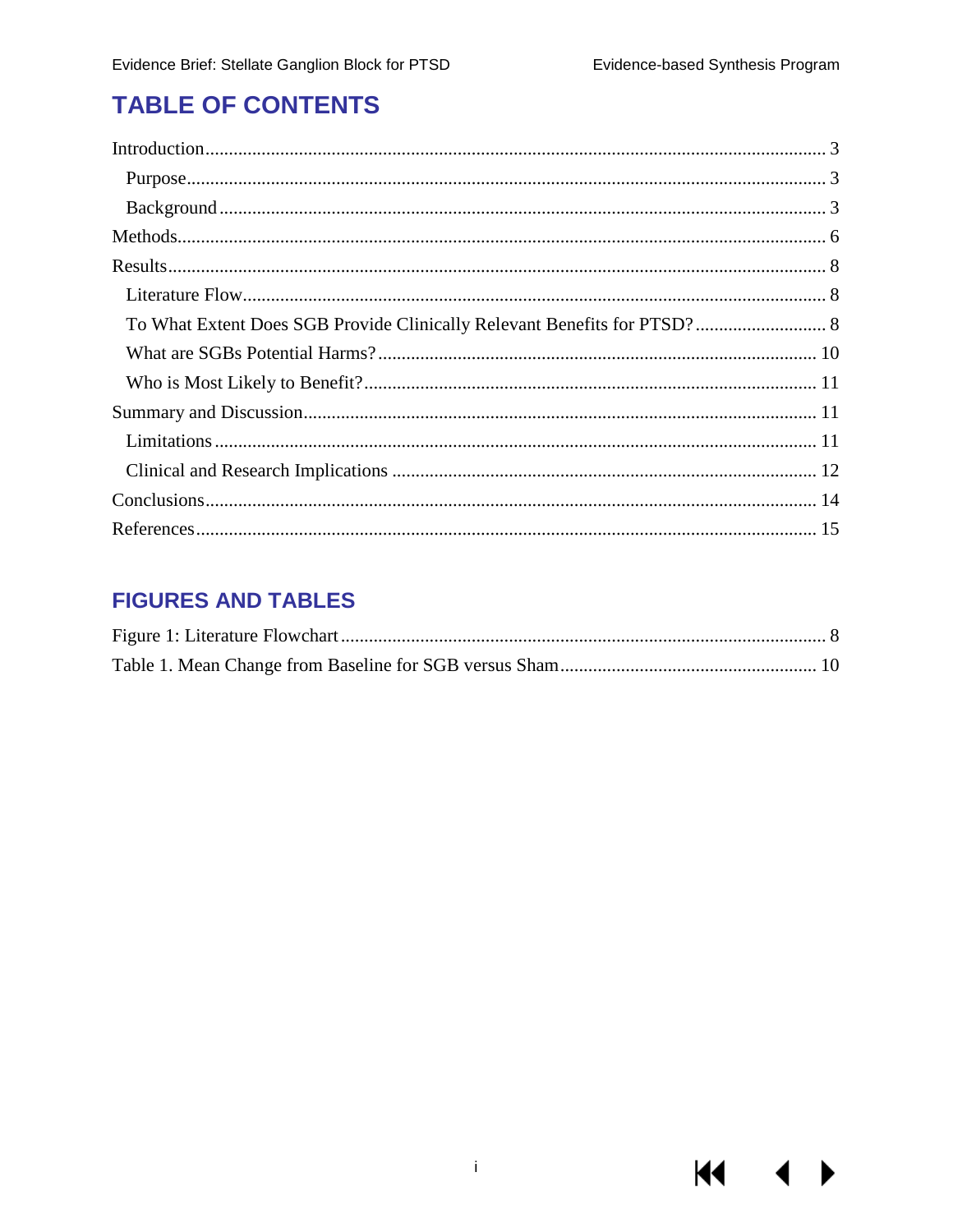### **EXECUTIVE SUMMARY**

Posttraumatic stress disorder (PTSD) is the third most common psychiatric diagnosis among Veterans seen in the Veterans Health Administration (VHA). PTSD can be debilitating, leading to a decline in quality of life (QoL) and causing significant medical, mental health, interpersonal, and social impairment. First-line treatments for PTSD include psychotherapy, pharmacotherapy, or their combination; however, several challenges have been identified in their effectiveness and reach. Stellate ganglion block (SGB), also called cervical sympathetic block, has been promoted as an adjuvant in individuals with PTSD who have not fully responded to conventional therapies. One proposed mechanism of action is that SGB might inhibit connections between the peripheral sympathetic nerve system and regions of the cerebral cortex thought to be abnormally activated in PTSD. Some proposed benefits of SGB for PTSD include (1) it may destigmatize treatment by offering a biologic approach to PTSD management, (2) it may offer a fast-acting treatment alternative with improvements reported within minutes to days of the procedure, and (3) it may increase compliance as it does not require continuous daily or weekly administration.

Our objectives were (1) to determine to what extent SGB provides clinically relevant benefits for patients with PTSD, (2) to determine SGB's potential harms, and (3) to identify Veterans who are most likely to benefit from SGB.

In uncontrolled, unblinded, retrospective case series, SGB for PTSD had high rates of rapid clinical improvement in PTSD symptoms (70% to 75%). However, findings from the first randomized trial (RCT) of SGB for PTSD were inconclusive, neither confirming nor refuting findings from case series. In the RCT, the range of mean percent PTSD improvement after one round of SGB was 5.4% to 14.7%, and was 12.1% to 21.2% after the second round, which was no better than an injection of saline. However, certain population characteristics and intervention and comparator techniques used in the RCT were

suboptimal for determining efficacy and it was too small to estimate rates of serious complications. The majority of study participants were active-duty military personnel with unknown psychological and medical comorbidities and previous conventional therapy trials.

The pattern of very encouraging results in a few case series, followed by a negative RCT, is quite common. The pattern suggests that, while it is possible that some patients benefit, the response rates seen in case series will not hold up in actual practice. Substantial uncertainty remains about the potential harms of SGB as well. The RCT, as well as RCTs of SGB for complex regional pain syndrome (CRPS), were inadequately powered to support or refute findings from the frequently cited, but methodologically weak, 1992 German questionnaire survey of 45,000 SGBs that found 1.7 instances of severe complications per every 1000 individuals.

#### *Background*

The ESP Coordinating Center (ESP CC) is responding to a request from Office of Community Engagement's (OCE) Center for Compassionate Innovation (CCI) for an evidence brief on the effectiveness of stellate ganglion block (SGB) for treatment of posttraumatic stress disorder (PTSD). Findings from this evidence brief will be used to inform Subject Matter Experts' consideration of clinical use and research and program prioritization of SGB for PTSD in the VA.

#### *Methods*

To identify studies, we searched MEDLINE®, CINAHL, and more, through December 2016. We used prespecified criteria for study selection, data abstraction, and rating internal validity, and strength of the evidence. See our PROSPERO protocol for our full methods.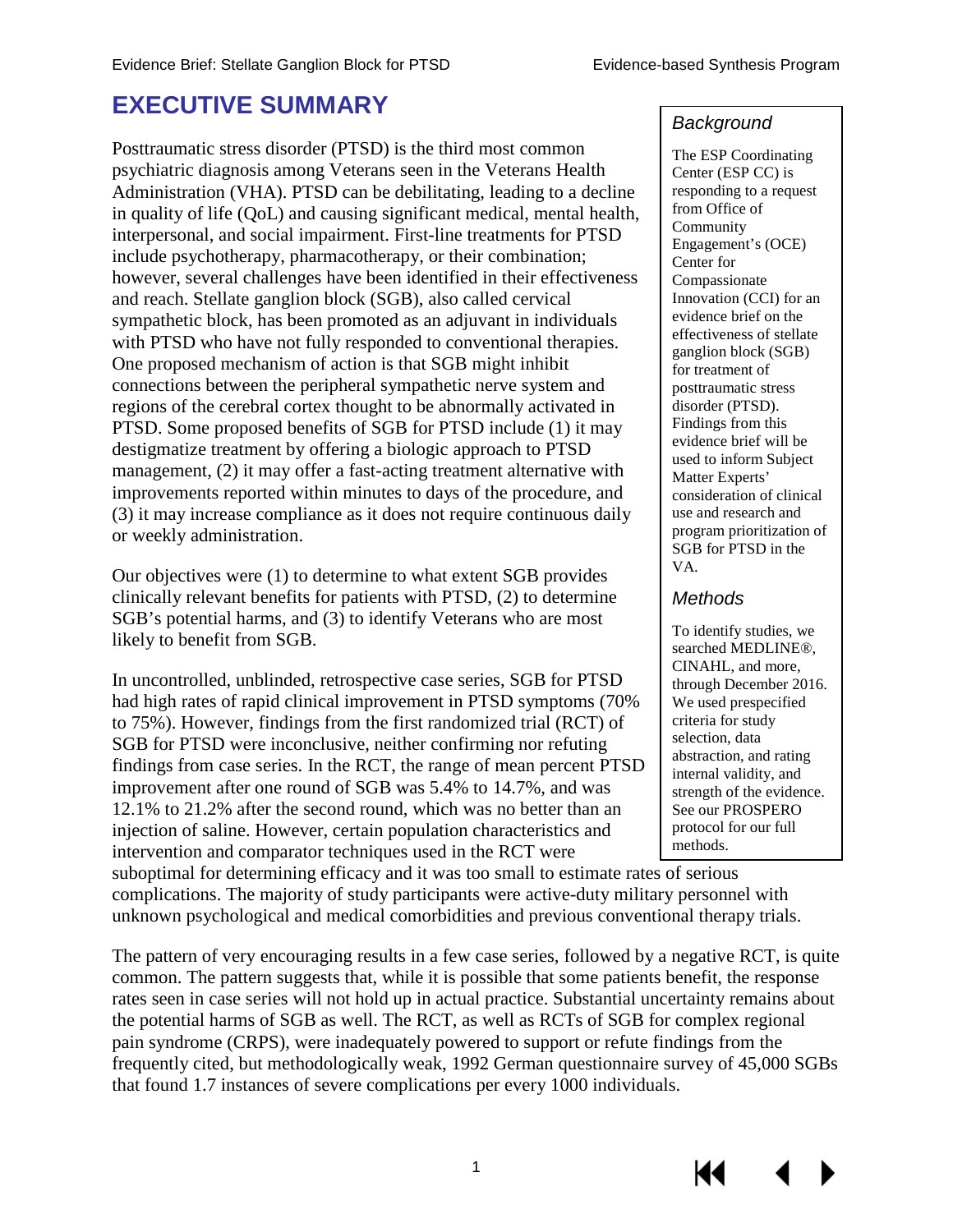KI

Evidence was also insufficient to determine which Veterans are most likely to benefit from SGB for PTSD. Clinical factors that could be used to select patients include failure to respond to, or high risk of noncompliance with, conventional therapies, low risk of bleeding and other complications, patient preference, and availability of SGB.

To determine whether some patients benefit, and which Veterans are most likely to benefit, new RCTs designed to correct the deficiencies of the first trial should be conducted. These trials, as well as a registry that adheres to methodological standards, should also be designed to ascertain the frequency and severity of side effects. If further investigation of SGB for PTSD is prioritized in VA, it should include a clear plan to address the following identified important limitations that are also characteristic of research on conventional treatments for PTSD as a whole: (1) adequately powering studies to measure clinically relevant benefits and harms; (2) improved documentation of predominant PTSD symptom types, index trauma types, and comorbidities; (3) improved documentation of prior and concomitant PTSD treatments; and (4) use of longer follow-up periods to determine sustainability. We did not investigate whether SGB should be a higher priority than other innovative treatments for PTSD, such as ketamine, MDMA  $(\pm 3, 4-$ Methylenedioxymethamphetamine)-assisted psychotherapy, and cranial electrical stimulation, or comparative costs.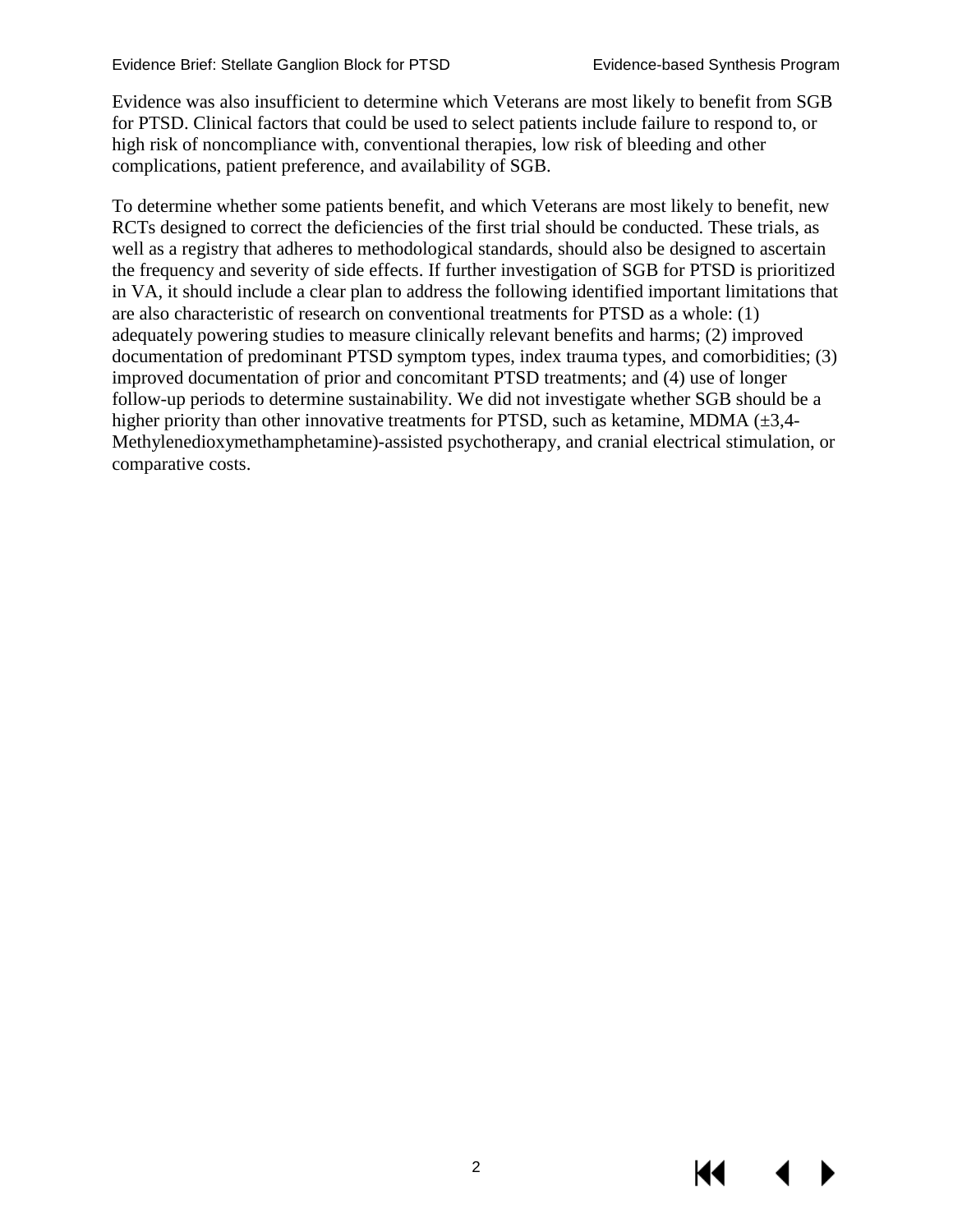## **EVIDENCE BRIEF**

### <span id="page-5-0"></span>**INTRODUCTION**

### <span id="page-5-1"></span>**PURPOSE**

The ESP Coordinating Center (ESP CC) is responding to a request from Office of Community Engagement's (OCE) Center for Compassionate Innovation (CCI) for an evidence brief on the effectiveness of stellate ganglion block (SGB) for treatment of posttraumatic stress disorder (PTSD). Findings from this evidence brief will be used to inform Subject Matter Experts' consideration of clinical use and research and program prioritization for SGB for PTSD in VA.

#### <span id="page-5-2"></span>**BACKGROUND**

#### **Posttraumatic Stress Disorder (PTSD) and Its Impact**

Posttraumatic stress disorder (PTSD) is a trauma- and stress-related disorder than can develop following exposure to a traumatic event. PTSD can affect survivors not only of combat experience, but any life-threatening event or traumatic emotional experience. According to the *Diagnostic and Statistical Manual of Mental Disorders Fifth Edition* (DSM-5), PTSD is defined by 4 clusters of symptoms: (1) intrusive re-experiencing of a traumatic event, (2) avoidance of trauma-related stimuli, (3) negative changes in mood and cognition, and (4) persistent physiological arousal and reactivity. Diagnosis of PTSD requires that the symptoms significantly impair functioning and last for at least one month.<sup>[1](#page-17-1)</sup>

PTSD is the third most common psychiatric diagnosis among Veterans seen in the Veterans Health Administration (VHA)[.](#page-17-2)<sup>2</sup> The latest reports on VHA healthcare utilization by Operation Enduring Freedom/ Operation Iraqi Freedom/ Operation New Dawn (OEF/OIF/OND) Veterans shows that 378,993 Veterans have been diagnosed with PTSD at some point between FY 2002 and FY 2015[.](#page-17-3)<sup>3</sup> The lifetime prevalence of PTSD in Veterans  $(12{\text -}30\%)$ <sup>4-9</sup> has consistently been found to be greater than that observed in the general population  $(7%)$ .<sup>[10,](#page-17-5)[11](#page-17-6)</sup> According to research summarized by the Department of Veterans Affairs National Center for PTSD (NCPTSD), experts estimate that up to 20% of Operation Enduring Freedom and Operation Iraqi Freedom (OEF/OIF) Veterans,  $4\overline{6}$  up to 12% of Gulf War Veterans,  $\overline{7}$  $\overline{7}$  $\overline{7}$  and up to 30% of Vietnam War Veterans<sup>[8,](#page-17-8)[9](#page-17-9)</sup> have experienced PTSD. Consequently, the need for PTSD treatment may increase within the Veteran population in the coming years.<sup>[12](#page-17-10)</sup>

PTSD can be debilitating and lead to a decline in quality of life  $(QoL)$ .<sup>[13](#page-17-11)</sup> Mental health impairments can include increased risk of suicide, depression, other mood/anxiety disorders, eating disorders, and substance use disorders.<sup>[14-19](#page-17-12)</sup> PTSD has also been linked to increased rate of aging and early mortality.<sup>[20](#page-18-0)</sup> Interpersonal and social impairments can include strained marital and family relations, parenting difficulties, and difficulty finding and maintaining employment.<sup>[21-26](#page-18-1)</sup> As a result, overall healthcare service needs are high among people with PTSD.<sup>27</sup> Congressional Budget Office data from fiscal years 2004 through 2009 indicate that, compared to Veterans without PTSD, those with PTSD were more likely to use VHA healthcare services in general – regardless of their relationship to a PTSD diagnosis.<sup>27</sup> In 2015, the RAND Center for Military Health Policy Research reported that for OEF/OIF Veterans with PTSD, the

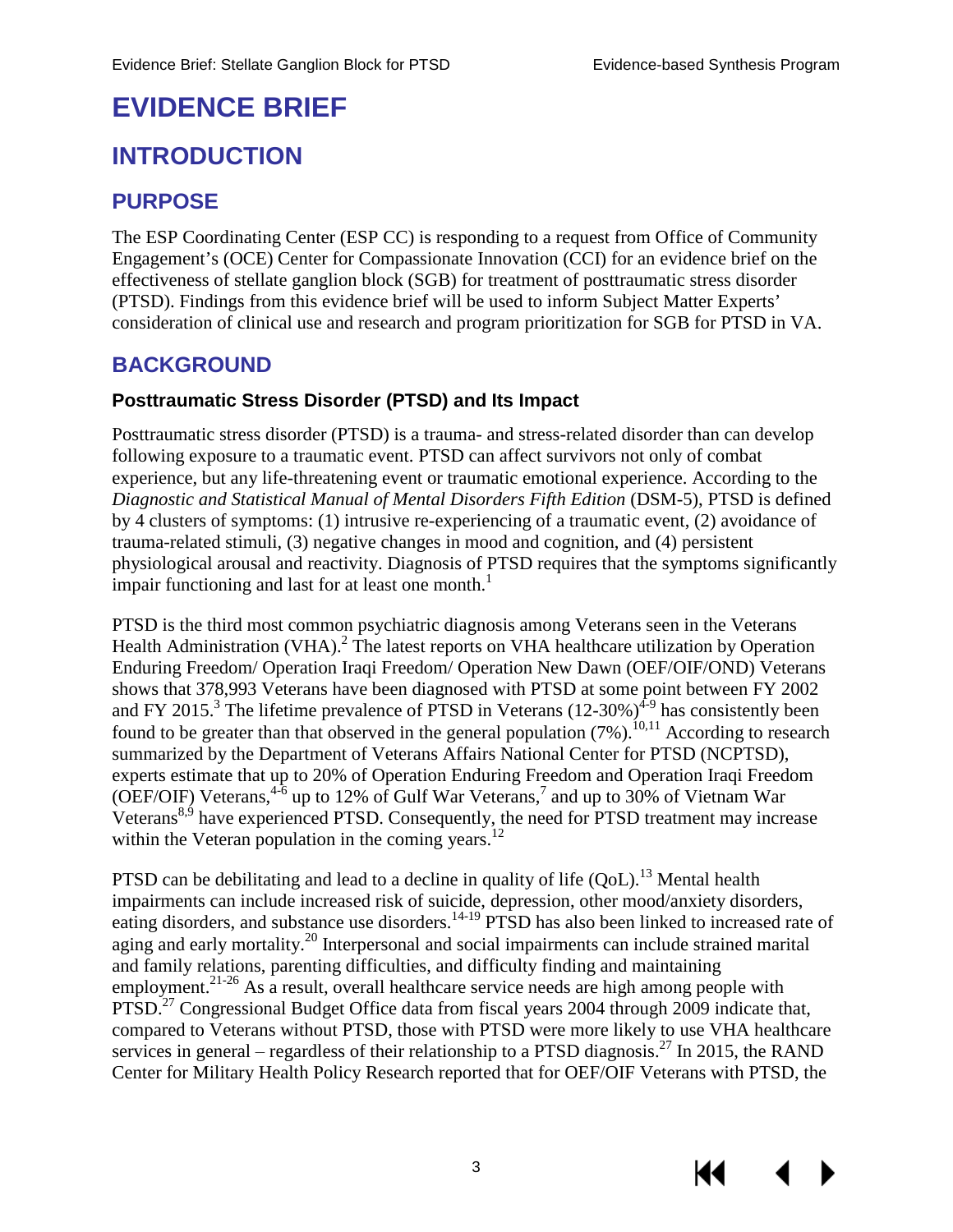estimated 2-year costs to society – from healthcare needs and lost productivity – were substantial.<sup>[6](#page-17-13)</sup>

#### **Challenges of Conventional Treatments**

Commonly recommended first-line treatments for PTSD include psychotherapy, pharmacotherapy, or their combination.<sup>[28-33](#page-18-3)</sup> Examples of psychotherapy modalities used for PTSD include: Exposure-based therapies (ET), Cognitive-based therapies (CPT), Stress Inoculation Training (SIT), and Eye Movement Desensitization and Reprocessing (EMDR).<sup>[28](#page-18-3)</sup> These psychotherapies include 5 core components: (1) narration, (2) cognitive restructuring, (3) in vivo exposure, (4) stress inoculation skills (*eg*, relaxation), and (5) psychoeducation.<sup>[34](#page-19-0)</sup> Pharmacotherapy for PTSD typically consists of antidepressants, such as selective serotonin reuptake inhibitors (SSRIs) and serotonin norepinephrine reuptake inhibitors (SNRIs). If unsuccessful, treatment may expand to mood stabilizers, anticonvulsants, antipsychotics, or other agents.

However, several challenges have been identified in the effectiveness and reach of common psychological and pharmacological treatments for PTSD.<sup>34</sup> The overall success of current PTSD treatments is low and variable, with rates of remission generally ranging from 30% to  $40\%$ .<sup>35,[36](#page-19-2)</sup> Whether treatment success differs based on particular clinical characteristics is largely unknown.<sup>35</sup> According to surveys of Veterans with PTSD, barriers to seeking and accessing treatment include concerns about treatment, emotional readiness for treatment, stigma, and logistical difficulties.<sup>[37](#page-19-3)[,38](#page-19-4)</sup> Contributors to poor compliance with common psychological and pharmacological treatments may include the many weeks to months required, potential side effects, and co-morbidities.<sup>39</sup> Due to these limitations, there is a great need for innovative approaches to further improving the health and well-being of people with PTSD.

#### **What is Stellate Ganglion Block (SGB)?**

The stellate ganglion, part of the sympathetic nervous system, is a cluster of nerve cell bodies located between the C6 and C7 vertebrae. Injection of local anesthetic to the stellate ganglion, a procedure known as stellate ganglion block (SGB), inhibits sympathetic nerve impulses to the head, neck, and upper extremities. SGB is an outpatient procedure, performed by anesthesiologists or interventional pain management physicians, that has been used to treat various disorders including complex regional pain syndrome, hot flashes, migraines, facial pain, and upper extremity pain.

Because the stellate ganglion is connected to brain regions thought to be abnormally activated in PTSD, such as the amygdala, SGB has been explored as a potential alternative treatment option for PTSD.<sup>[40](#page-19-6)</sup> Studies that have examined brain imaging before and after PTSD treatment provide potential evidence of this biological rationale for the effect of SGB on PTSD. A 2015 study comparing fluorodeoxyglucose (FDG) PET brain scans of 5 Veterans with combat-related PTSD one week before and after undergoing right-sided SGB found that the right amygdala and hippocampal areas were relatively overactive when PSTD symptoms were more prominent.<sup>[41](#page-19-7)</sup> A 2016 longitudinal study comparing functional MRIs and symptom scores of 72 Veterans with and without PTSD during which PTSD patients received trauma-focused therapy suggested that higher baseline dorsal anterior cingulate cortex (dACC), insula, and amygdala activation may predict poor response to PTSD treatment.<sup>42</sup>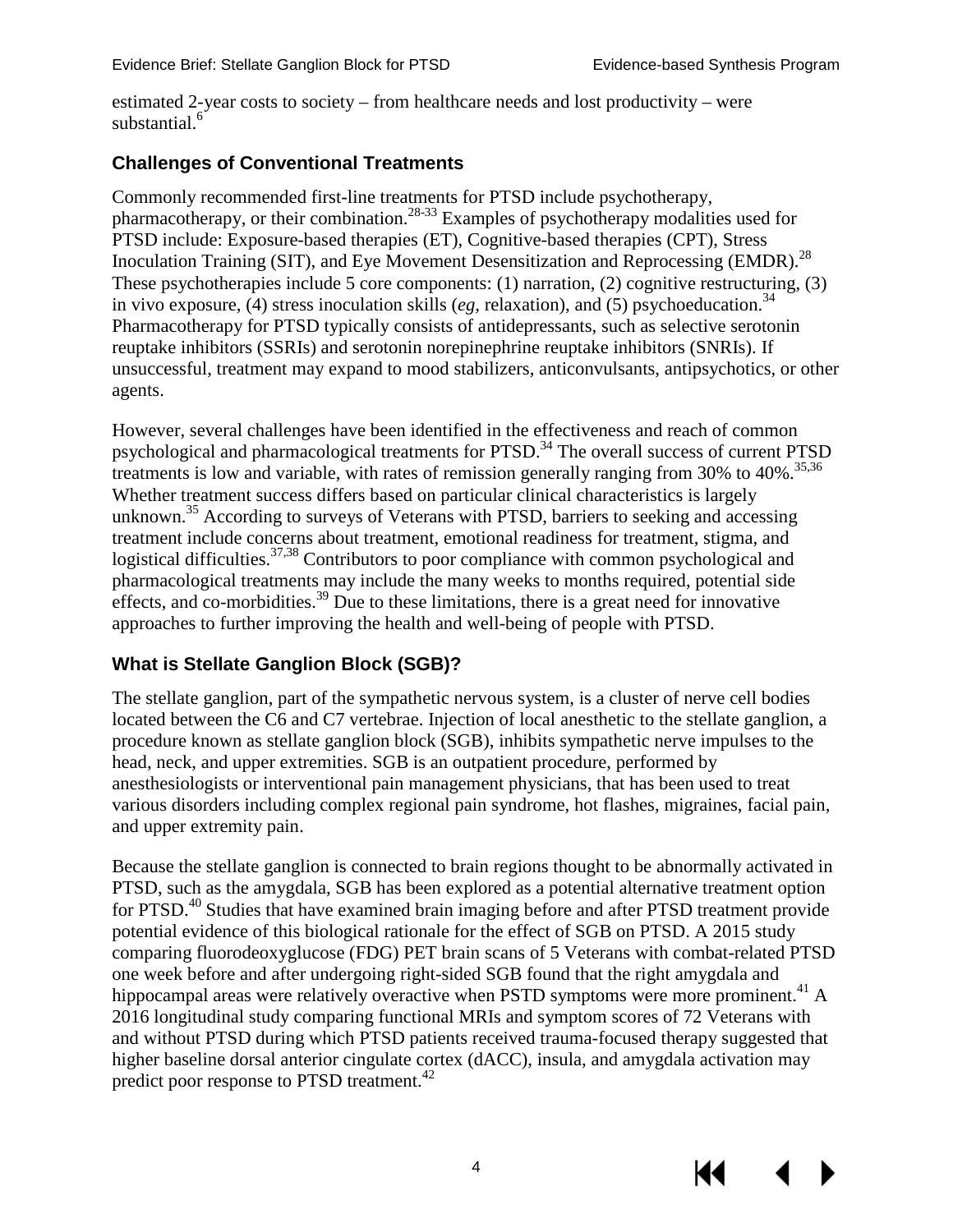SGB has also been associated with biologic markers of sedation. A 2014 study on the effects of SGB in rats found that SGB was associated with decreased EEG activity, suggesting a sedative effect.<sup>43</sup> Similarly, a 2015 study of healthy adult volunteers found that SGB was associated with a sedative effect compared to sham as measured by the bispectral index system (based on EEG) and Observer's Assessment of Alertness/Sedation scores.<sup>4</sup>

The specific mechanism of action by which SGB may mitigate PTSD symptoms remains incompletely understood. SGB results in peripheral vasodilation, but the mechanism by which SGB impacts symptoms of PTSD is likely more complex. A proposed explanation for the prolonged effectiveness of SGB on PTSD, as well as symptoms of hot flashes and complex regional pain syndrome, is that application of local anesthetic to the stellate ganglion leads to a reduction in nerve growth factor and a resulting decrease in sympathetic nerve sprouting and brain norepinephrine levels.<sup>[45](#page-19-11)</sup>

Ropivacaine or bupivacaine, 7 cc of 0.5% solution, are the most common anesthetic types and dosages used in SGB.<sup>[39](#page-19-5)</sup> To avoid potential serious adverse effects of inaccurate needle placement to the anatomy surrounding the stellate ganglion, use of image-guidance techniques such as ultrasound, fluoroscopy, or computed tomography are recommended to help visualize the injection area. SGB performance also requires the availability of continuous vital sign monitoring technology and resuscitative equipment and personnel to monitor and respond to changes in respiration and circulation that may occur as a result of unintentional intravascular injections. Identification of a successful SGB is made by diagnosing temporary Horner's syndrome occurring within 15 minutes of the procedure – a constricted pupil, weak and droopy eyelid, decreased sweating, and potential inset eyeball – which is recommended to be quantitatively graded by a third-party medical professional.<sup>[46](#page-20-0)</sup>

#### **Regulation, Guidance, and Advocacy for SGB**

Ropivacaine and bupivacaine are FDA-approved for production of local or regional anesthesia for surgery and acute pain management, including in the head and neck area. Injection of these drugs into the stellate ganglion for PTSD is considered an "off-label" use for a different disease than described in the drug label, which is legal and unregulated. PTSD treatment guidelines from the VA/DoD and other professional societies do not reference  $\text{SGB}$ ,<sup>[28,](#page-18-3)[29](#page-18-4)[,33](#page-19-12)</sup> but in 2015, Lieutenant Colonel Sean W. Mulvaney, MD and colleagues published clinical guidelines in the Journal of Special Operations Medicine.<sup>46</sup> The main source of public advocacy for SGB for PTSD comes from pain management anesthesiologist, Eugene Lipov, MD, who founded the Global Post-Traumatic Stress Injury Foundation (GPTSIF) to facilitate access to innovative biological treatment for  $PTSD$ ,<sup> $47$ </sup> and who has made numerous network television appearances and authored numerous articles about SGB for PTSD.<sup>[48-52](#page-20-2)</sup> Advocates such as Drs. Lipov and Mulvaney have promoted SGB for PTSD primarily based on the notably high rates of clinically meaningful improvement (70% to 75%) in uncontrolled case series of predominantly males in their early forties who were active-duty military with combat-related PTSD.<sup>[39](#page-19-5)[,53](#page-20-3)[,54](#page-20-4)</sup> Advocates commonly describe SGB as safe, with the most frequently cited supporting evidence coming from a questionnaire survey with a 51% response rate that included responses from 39 West German departments of anesthesiology, representing approximately 45,000 SGBs, that reported low rates (1.7 per 1000) of severe complications such as convulsions.<sup>[55](#page-20-5)</sup>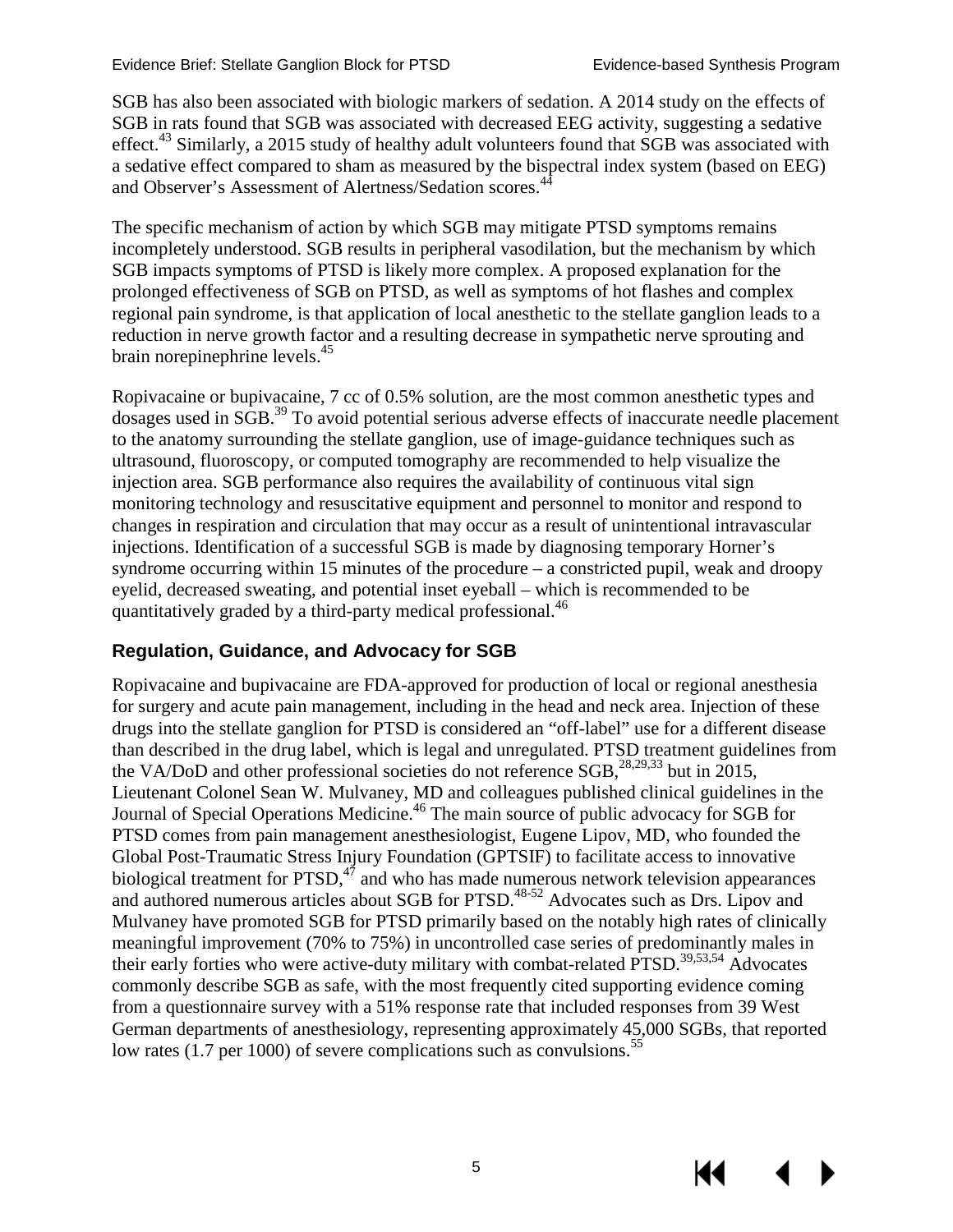#### **What Are Possible Roles for SGB for PTSD?**

SGB for PTSD has typically been promoted as an adjuvant in individuals who have not fully responded to conventional therapies[.53](#page-20-3) Some proposed benefits of SGB for PTSD include (1) it may destigmatize treatment by offering a biologic approach to PTSD management,<sup>[39](#page-19-5)</sup> (2) it may offer a faster-acting treatment alternative with improvements reported within 30 minutes to days of the procedure,<sup>[39](#page-19-5)</sup> and (3) it increases compliance as it does not require continuous daily or weekly administration.<sup>[53](#page-20-3)</sup>

#### **Objectives of this Evidence Review**

<span id="page-8-0"></span>Our objectives were (1) to determine to what extent SGB provides clinically relevant benefits for patients with PTSD, (2) to determine SGBs potential harms, and (3) to identify patients who are most likely to benefit from SGB.

### **METHODS**

The ESP included studies that met the following criteria:

- *Population:* Adults with posttraumatic stress disorder (PTSD)
- *Intervention*: Stellate ganglion block (SGB)  $\mathcal{L}^{\text{max}}$
- *Comparator*: Any
- *Outcomes:* 
	- o *Clinical health outcomes:* Remission and % of patients achieving minimally important difference in PTSD symptom scores (% responding). Although no definitive guidance has been established for prioritization of instruments and thresholds to use to best measure clinically significant improvement in PTSD symptoms, we used these as our general guideposts:  $\geq$  15-point reduction on the Clinically-Administered PTSD Scale (CAPS),<sup>[56](#page-20-6)</sup> a  $\geq 10$ -point reduction on the PTSD Checklist (PCL)<sup>57</sup> and a  $>$  30% reduction in general<sup>[58](#page-20-8)</sup>
	- o *Intermediate benefits:* Change in symptom scale scores for PTSD, depression, functional status, quality of life
- l, *Harms:* Complications including arrhythmia; hypotension; hematoma due to injury to adjacent vascular structures; thoracic duct injury; injection of local anesthetic into the intravascular, intrathecal, epidural space, or brachial plexus; direct spread of local anesthetic to the recurrent laryngeal or phrenic nerves; soft tissue infection; osteitis; and meningitis
- *Timing:* Any study follow-up durations
- *Setting*: Any
- *Study design:* Systematic reviews, randomized controlled trials, or concurrently controlled cohort studies. Case series will be briefly discussed to provide frequently cited context, but will not be formally evaluated due to their inherent weaknesses $59,60$  $59,60$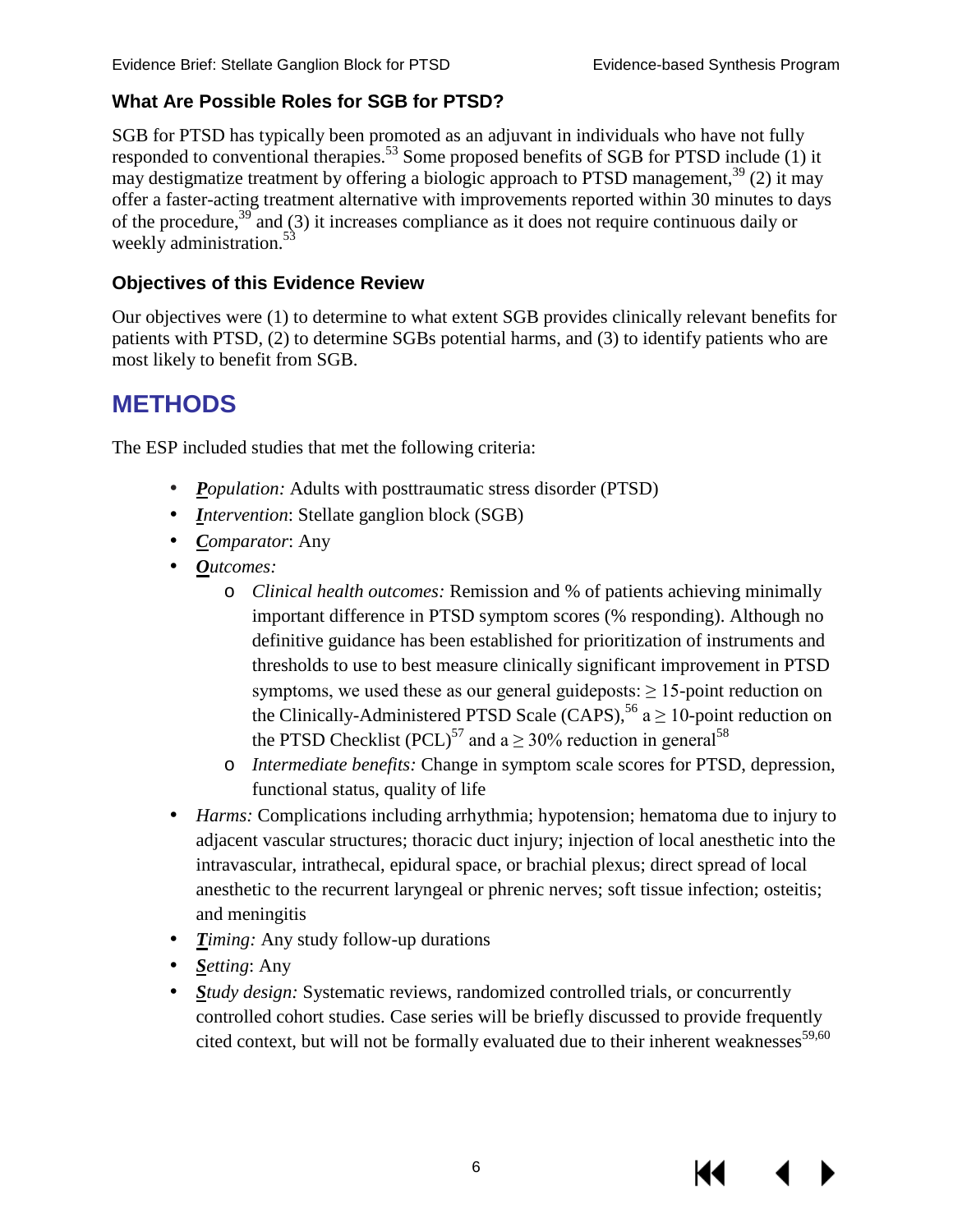To identify articles relevant to the key questions, we searched MEDLINE®, the Cochrane Central Register of Controlled Trials, the Cochrane Database of Systematic Reviews, CINAHL, PsychINFO, and PILOTS on 12/30/2016 and updated on 2/7/2017, using terms for *stellate ganglion block* and *PTSD*. (See Appendix A in the supplemental materials for complete search strategies.) We limited the search to articles involving human subjects available in the English language. We sought additional citations through hand-searching reference lists, relevant journals, and consultation with content experts. Study selection was based on the eligibility criteria described above. We searched numerous other sources to identify unpublished and lessaccessible forms of data (Appendix A in supplemental materials). Titles, abstracts, and full-text articles were reviewed by one investigator and checked by another. All disagreements were resolved by consensus.

Four reviewers (KP, DB, JA, KM) independently assessed the internal validity of the randomized controlled trial using criteria established by the Drug Effectiveness Review Project.<sup>61</sup> This approach involves assigning ratings of good, fair, or poor quality to reflect the adequacy of methods for randomization, allocation concealment, blinding, outcome measurement and analysis, and acceptability of levels of adherence and attrition. One reviewer abstracted data from the randomized controlled trial on its design, patient characteristics, and results for each included outcome and these were then checked by another. All disagreements were resolved by consensus.

We graded the strength of the evidence based on the AHRQ Methods Guide for Comparative Effectiveness Reviews.<sup>[62](#page-21-0)</sup> This approach incorporates 4 key domains: risk of bias (includes study design and aggregate quality), consistency, directness, and precision of the evidence. It also considers other optional domains that may be relevant for some scenarios, such as a doseresponse association, plausible confounding that would decrease the observed effect, strength of association (magnitude of effect), and publication bias. Strength of evidence is graded for each key outcome measure and ratings range from high to insufficient, reflecting our confidence that the evidence reflects the true effect. Strength of evidence grades were first completed by one reviewer and checked by another and all disagreements were resolved using consensus.

A draft version of this report was reviewed by 3 technical experts and clinical leadership. Their comments and our responses are presented in the supplemental materials.

The complete description of our full methods can be found on the PROSPERO international prospective register of systematic reviews [\(http://www.crd.york.ac.uk/PROSPERO/;](http://www.crd.york.ac.uk/PROSPERO/) registration number CRD42016053908).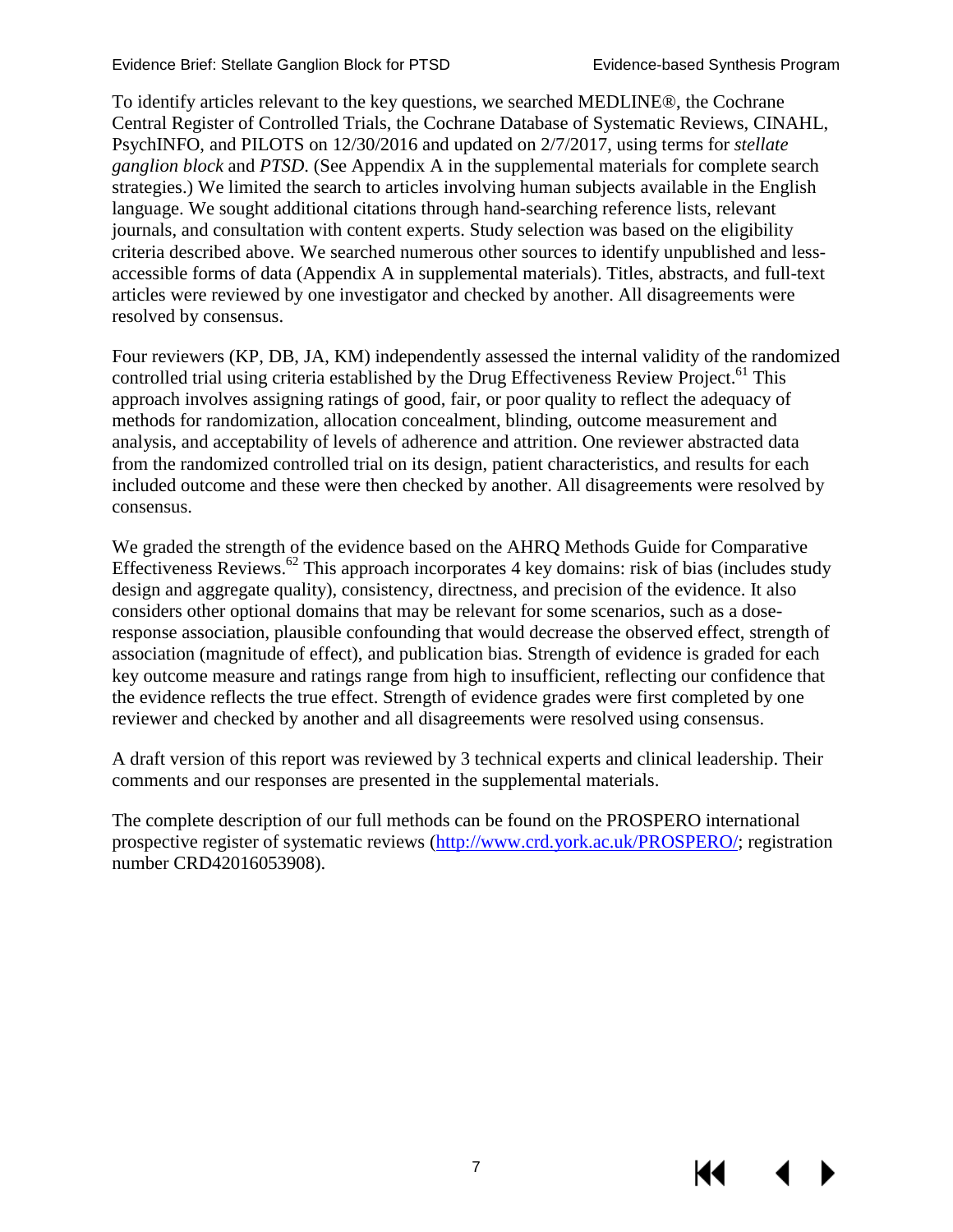### <span id="page-10-0"></span>**RESULTS**

#### <span id="page-10-1"></span>**LITERATURE FLOW**

Searches resulted in 174 potentially relevant articles after removal of duplicates (Figure 1). Of these, we identified one study with a concurrent comparison group, which was an RCT.<sup>[63](#page-21-1)</sup> Detailed reasons for exclusion are provided in Appendix B of the supplemental materials.

#### <span id="page-10-3"></span>**Figure 1: Literature Flowchart**



#### <span id="page-10-2"></span>**TO WHAT EXTENT DOES SGB PROVIDE CLINICALLY RELEVANT BENEFITS FOR PTSD?**

#### **Case Series**

Uncontrolled case series of predominantly males in their early forties who were active-duty military with combat-related PTSD (N=202) have found high rates of clinically meaningful improvement with SGB  $(70\%$  to  $75\%)$ ,  $^{39,64,65}$  $^{39,64,65}$  $^{39,64,65}$  $^{39,64,65}$  including in those with extreme PTSD.<sup>65</sup> Case series can be valuable in providing an initial indication of promise. However, their lack of a control group is a major drawback that prevents drawing conclusions regarding treatment effect.<sup>60</sup> For example, it is quite common to see very encouraging results in a few case series, followed by smaller benefits or contradictory findings in subsequent RCTs.<sup>66</sup>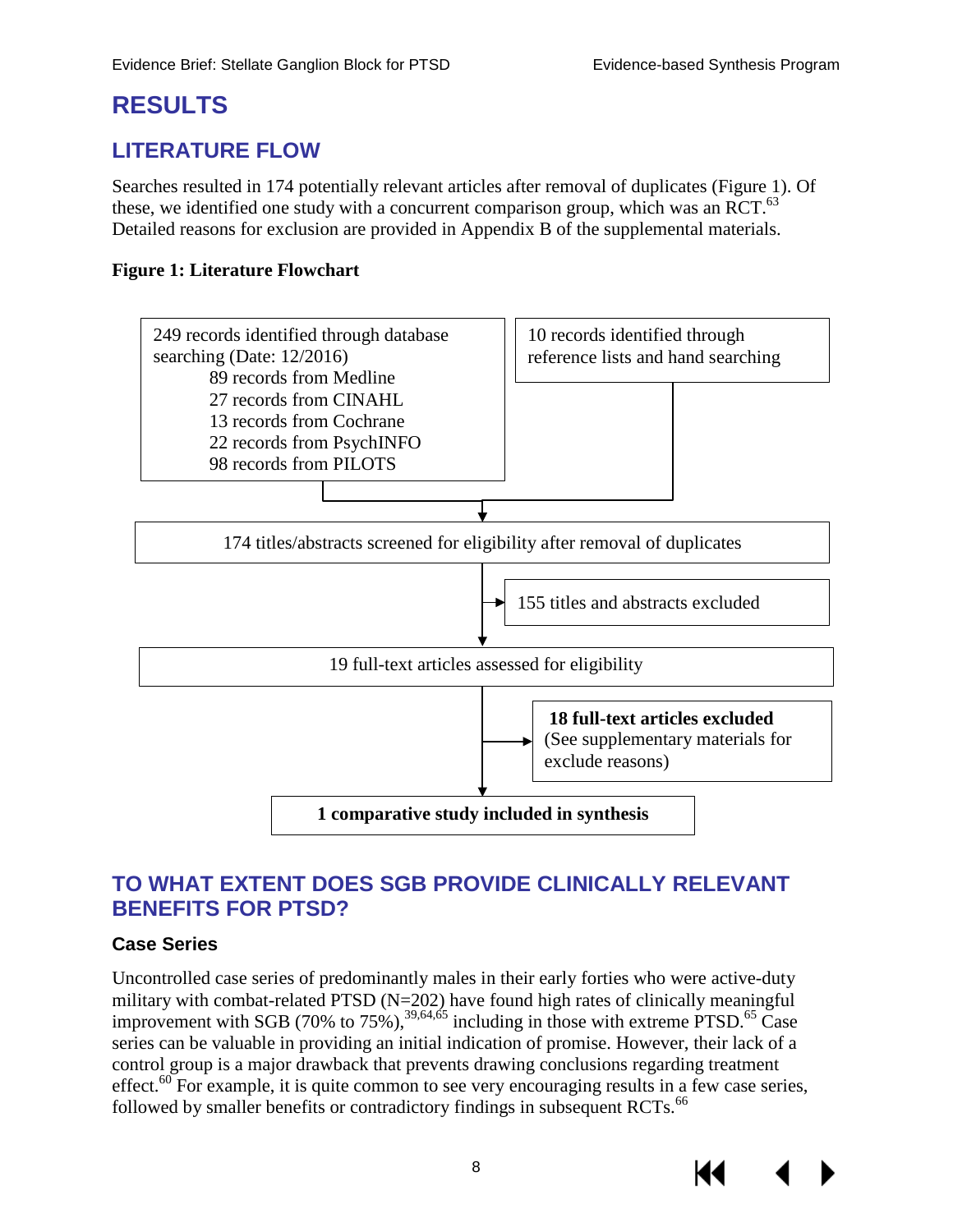#### **Randomized Trials**

To date there is only one published randomized trial on SGB for PTSD.<sup>63</sup> This study compared ultrasound-guided SGB with 5 cc of 0.5% ropivacaine to an inactive sham procedure with normal saline, in 42 primarily limited-duty male military participants with both combat and noncombat PTSD.<sup>[63](#page-21-1)</sup> SGB was administered on the right side of the neck, generally at the C6 level. The main finding of this RCT was that at one week and one month after the first round of treatment, the magnitude of mean reduction in PTSD symptoms for SGB and sham neither met the proposed criteria for clinical relevance nor were different between groups, regardless of whether they were measured based on the Clinically-Administered PTSD Scale (CAPS) or the PTSD Checklist (PCL) (Table 1). In the subset of patients who received a second round of SGB or sham, the SBG group reached a clinically significant reduction after one week based on the CAPS, but not the PCL, but again there were no significant differences between SGB and sham.

Because these findings come from a single study with imprecise findings, moderate methodological limitations, and did not directly focus on clinically relevant outcomes or use the most common administration techniques, they provide an insufficient basis upon which to draw conclusions about SGB for treatment of PTSD in Veterans. Although this study did well in using blinded outcome assessors, we rated the methodological quality of this trial as fair because there were more active-duty participants in the SGB group (96% vs 73%), attrition was high overall (57%) – primarily due to "lost to follow-up at 3 month post treatment or completed outside of 3 month post treatment window" – and was higher in the SGB group (67% vs 40%), and the study did not report on or account for potential between-group differences in concurrent PTSD treatments. Although no definitive guidance has been established for prioritization of instruments and thresholds to use to best measure clinically significant improvement in PTSD symptoms, this trial did not report on the key outcomes that have been suggested as general guideposts:  $\geq 10$ - to 15-point reduction on the CAPS,<sup>[56](#page-20-6)</sup> a  $\geq$  10-point reduction on the PCL,<sup>[57](#page-20-7)</sup> and/or a  $\geq$  30% reduction in general.<sup>[58](#page-20-8)</sup> Although in previous case series the most commonly used anesthetic type and dosage used have been 7 cc of ropivacaine, or bupivacaine 0.5% solution, this trial used 5 cc ropivacaine, a 28%-lower dose, and provided no rationale for doing so. Also, it is unclear whether the ropivacaine injection actually reached the stellate ganglion in all patients. Although the stellate ganglion is typically located at C6 to C7, the level of target needle placement was C5 to C6 in this study. Although the study author confirmed that the injection was "typically" at C6, some could have been at C5 and missed the stellate ganglion. Other commonly criticized limitations of this trial that may have altered SGB effects include that (1) it used an inappropriate population who were in the process of disability evaluation and may have had secondary financial incentives to resist treatment,  $63,67$  $63,67$  and (2) the use of saline instead of an active control that mimicked the side effects of SGB was potentially inadequate and may have reduced the effectiveness of the blinding, as patients may have been able to easily tell if they received SGB or sham based on the occurrence of the Horner's syndrome eye droop. Effectiveness of the blinding was not formally assessed.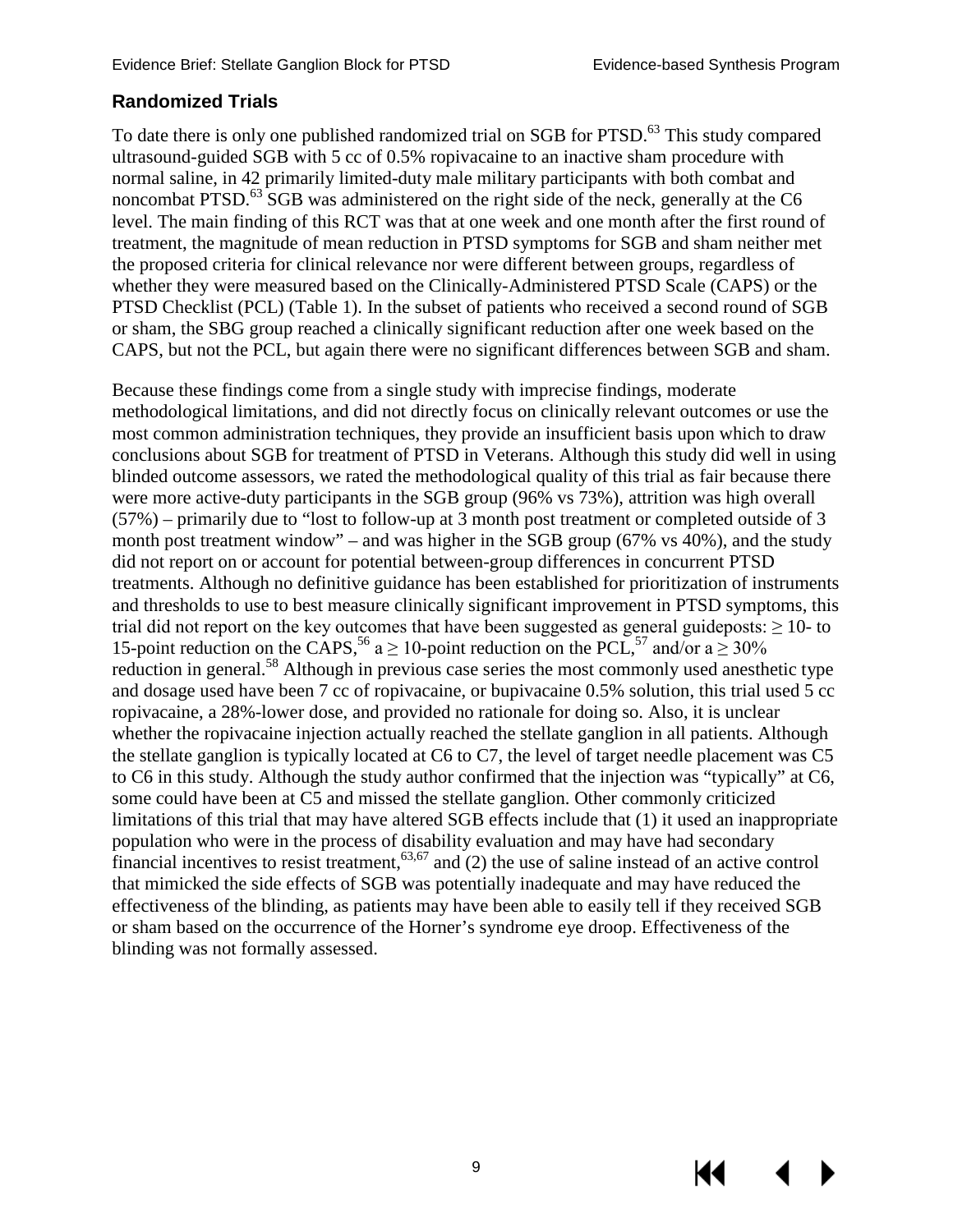|             | <b>First Round</b> |          |            |          | Second Round |          |            |        |
|-------------|--------------------|----------|------------|----------|--------------|----------|------------|--------|
|             | One week           |          | One month  |          | One week     |          | One month  |        |
| Scale       | SGB                | Sham     | <b>SGB</b> | Sham     | <b>SGB</b>   | Sham     | <b>SGB</b> | Sham   |
| <b>CAPS</b> | $-12.7$            | $-11.3$  | $-6.6$     | $-8.8$   | $-17.8$      | -9       | -7.8       | $-4.3$ |
|             | $N = 27$           | $N = 15$ | $N = 27$   | $N = 14$ | $N = 18$     | $N = 12$ | $N = 14$   | $N=12$ |
| <b>PCL</b>  | $-3.6$             | $-4.1$   | $-2.0$     | $-2.4$   | $-7.9$       | $-4.6$   | -6.5       | $-6.3$ |
|             | $N = 26$           | $N = 15$ | $N = 27$   | $N = 13$ | $N = 17$     | $N = 12$ | $N = 12$   | $N=12$ |

<span id="page-12-1"></span>

|  |  | Table 1. Mean Change from Baseline for SGB versus Sham in the RCT |  |
|--|--|-------------------------------------------------------------------|--|
|  |  |                                                                   |  |

Abbreviations: CAPS = Clinically-Administered PTSD Scale; PCL = PTSD Checklist; SGB = Stellate Ganglion **Block** 

#### <span id="page-12-0"></span>**WHAT ARE SGB'S POTENTIAL HARMS?**

Substantial uncertainty remains about the potential serious harms of SGB due to a lack of adequately powered studies using clearly reliable and valid assessment methods. Although the frequently cited 1992 West German questionnaire survey of approximately 45,000 SGBs from 39 anesthesiology departments appears to provide the most precise estimates of serious complications, it has important methodological weaknesses that seriously limit our confidence in its findings. At 1.7 per 1000, rates of severe complications, such as convulsions, were reportedly low in this questionnaire survey.<sup>55</sup> However, we have no information about what methods were used to collect and analyze these data, such as the rating criteria used, how they were implemented, what the time period was between the procedure and outcome assessment, what data monitoring standards were used to reduce error, the level of which and how missing data were handled, and how consistent these factors were across departments. Without this information, we cannot be sure of the reliability and validity of these data. Compared to the "blind" technique used in the West German SGBs from the survey, we agree that the modern standard of using image-guidance techniques has the potential to increase needle placement accuracy and result in lower severe complications than reported in this survey. However, we have no way of knowing how much or in what direction the potential limitations in the outcome assessment methods may affect the reported rates.

Although RCTs of SGB for PTSD,  $^{63}$  and CPRS,  $^{68}$  and case series of SGB for PTSD,  $^{39,54,69}$  $^{39,54,69}$  $^{39,54,69}$  $^{39,54,69}$  $^{39,54,69}$  may have used stronger assessment methods, their findings are limited by imprecision and do not importantly improve our knowledge about the risk of serious complications. In the RCT and case series of SGB for  $PTSD$ ,  $^{63}$  there were no instances of serious complication such as arrhythmia, hypotension, hematoma due to injury to adjacent vascular structures, thoracic duct injury, injection of local anesthetic into the intravascular, intrathecal, or epidural space or brachial plexus, direct spread of local anesthetic to the recurrent laryngeal or phrenic nerves, soft tissue infection, osteitis, or meningitis. In the RCT,  $^{63}$  after one month post-injection, 28 mild adverse events were recorded, resulting in a potential complication rate of 33%. An IRB-designated scientific reviewer categorized the adverse events as "Unrelated," "Remote," "Possible," or "Related." Ten of the events were classified as "Related" or "Possible," for a complication rate of 12%. There was no significant difference in the rate of complications between the SGB and sham injection groups. Complications included increased injection site pain, which could potentially have been reduced by using a smaller needle such as in prior studies (20 gauge in RCT vs 22-25 gauge in case series). The most notable event was prolonged eye drooping, which was observed in one patient and resolved after 4 days.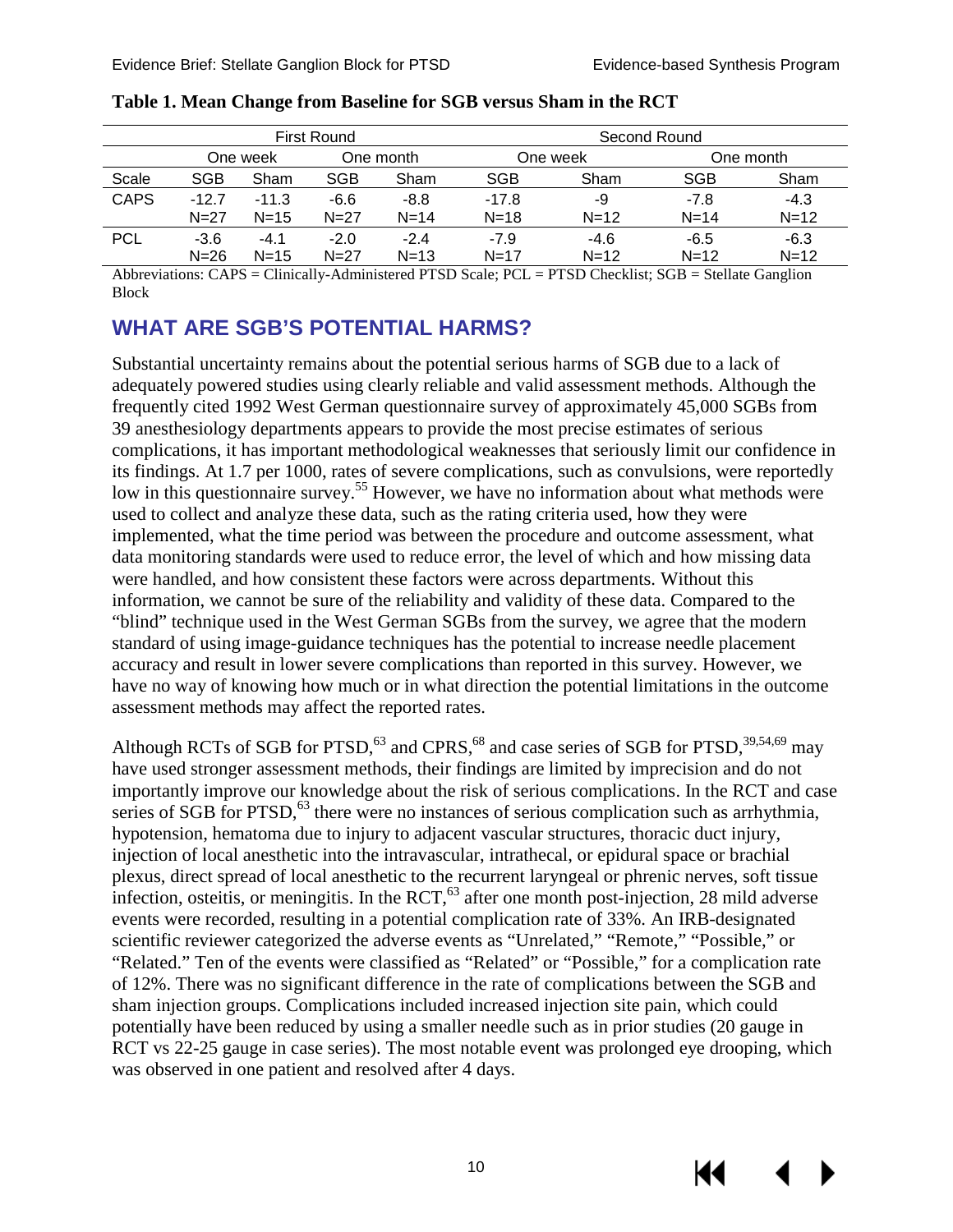Because of the limited data on harms for SGB in PTSD, we looked to the larger literature on its use for CRPS. A 2016 Cochrane review on sympathetic blockades for CRPS identified 3 studies that provided specific data regarding adverse effects of SGB for CRPS ( $N=115$ ).<sup>68</sup> Adverse event rates ranged from 0% to 14.3% and included significant nausea and emesis, paresthesia during needle positioning, pain at the injection site, varying rates of drowsiness, dizziness, or hoarseness based on the anesthetic used, increased pain, headache, dysphagia, hematoma, dyspnea, shivering, cold feeling, face swelling, mouth numbness, and blurred vision. The most prevalent complaint was pain at the injection site. Due to the small size of the included studies, Cochrane review authors could not draw conclusions regarding the safety of sympathetic blockades.

### <span id="page-13-0"></span>**WHO IS MOST LIKELY TO BENEFIT?**

There is insufficient information to determine which Veterans, if any, are most likely to benefit from SGB for PTSD. We found no studies that compared outcomes between subgroups of patients with different demographics, predominant PTSD symptom clusters, or comorbidities. Findings from a case series of 30 active-duty military service members with combat-related PTSD suggest that people with predominantly hyperarousal and avoidance types of symptoms may be more likely to benefit from SGB.<sup>[70](#page-21-8)</sup> Evidence for this effect is very weak as it is based on inference from evaluation of which symptoms are most impacted after SGB, rather than from direct comparison of response rates between people with different levels of these symptoms at baseline.

### <span id="page-13-1"></span>**SUMMARY AND DISCUSSION**

Emergence of an intervention's first randomized trial is always a highly anticipated event. For SGB, however, findings from its first randomized trial for PTSD proved to be disappointing. In uncontrolled, unblinded, retrospective case series, SGB for PTSD had high rates of rapid clinical improvement in PTSD symptoms (70% to 75%). In the RCT, the range of mean percent PTSD improvement after one round of SGB was 5.4% to 14.7%, and was 12.1% to 21.2% after the second round, which was no better than an injection of saline. The RCT was too small to estimate complication rates and did not report the number of patients in each group, if any, who responded to treatment. Instead it reported group averages. What do we make of this? It is not surprising that SGB's benefits were less impressive in the RCT than in the case series, as empirical evaluation has shown that, on average, benefits are generally larger in observational studies.<sup>66</sup> However, what was surprising is that by using a somewhat lower than usual dose of ropivacaine (5 cc versus 7 cc) and a population that may have been motivated to resist treatment, design features may have limited the RCT's chances of generating meaningful data on efficacy.<sup>71</sup> Substantial uncertainty remains about the potential harms of SGB as well, as the RCT and previous case series in PTSD, as well as RCTs for CRPS,<sup>[68](#page-21-6)</sup> were inadequately powered to support or refute findings from the 1992 German questionnaire survey of 45,000 SGBs. We agree with the conclusions of previous reviews that further research is needed to more precisely determine the balance of benefits and harms of SGB for PTSD.<sup>[39,](#page-19-5)[52,](#page-20-12)[72](#page-21-10)</sup>

#### <span id="page-13-2"></span>**LIMITATIONS**

Overall, a key limitation of the evidence on SGB is that it is based primarily on uncontrolled, unblinded studies. Also key is that evidence on SGB for PTSD has unclear applicability to Veterans. Although most studies have been conducted in military populations, the majority were

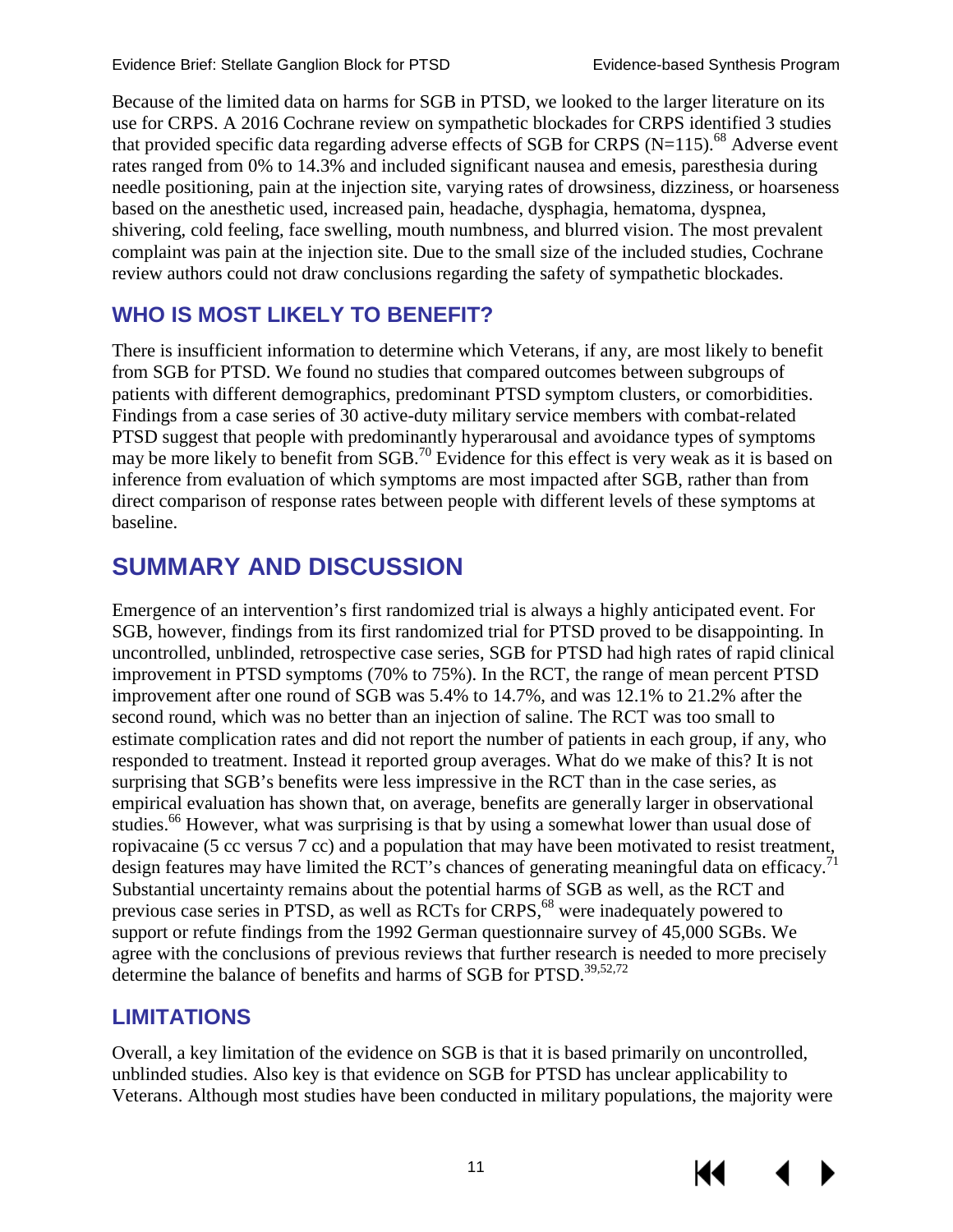active-duty military members. In the largest case series  $(N = 166)$ , a majority of participants continued exposure to combat after treatment.<sup>[54](#page-20-4)</sup> The majority of study participants were male, as in VA, but mean age was late thirties to early forties and prevalence of depression, anxiety, pain, and other medical comorbidities was unclear.

The limitations of the evidence base for SGB for PTSD are similar to those for other PTSD treatments.<sup>[35](#page-19-1)</sup> First, SGB studies have generally been underpowered to adequately measure the most clinically important outcomes of remission, response, and serious adverse events. Second, although SGB has been recommended for use as an adjuvant for other therapies,  $53$  evidence is insufficient to support recommendations about specifically when to initiate SGB in the order of recommended conventional pharmacotherapies and psychotherapies. How much failed conventional therapy is "enough" before trying SGB? Although likely many study participants had already failed "gold standard" therapy and their lack of success suggests the need for an innovative approach, the studies' lack of specific criteria for establishing "failure" of conventional therapy, and/or dose and duration and order of conventional therapies makes it difficult for readers to compare their patient with those in the studies. For example, in the largest case series of  $N = 166$ , only 3% of patients were taking psychotropic medication before SGB and there was no information about dose and duration and no information about any psychotherapy.<sup>54</sup> In the RCT, the only information about other mental health treatments was that 9.5% participated since deployment, 26% during deployment, and 69% after deployment, but no details were provided about type or duration. $^{63}$  Third, there was insufficient information to determine applicability to and which Veterans, if any, are most likely to benefit from SGB for PTSD, due to inadequate documentation of predominant PTSD symptom types, index trauma types, comorbidities, optimization of prior dose, and duration of prior treatments. Fourth, evidence is insufficient to fully assess the clinical relevance of the benefits of SGB for PTSD. Although the studies consistently used the recommended tools – the CAPS and the PCL – none assessed remission (loss of PTSD diagnosis). Although the largest case series measured proportion of patients who were "responders" using the recommended PCL criteria of  $a \ge 10$ -point reduction, the RCT did not measure the proportion of patients meeting any clinically relevant threshold. Finally, we could not assess long-term sustainability of response as follow-up was generally limited to 3 months post-SGB.

Publication bias is the primary potential limitation of our review process. We attempted to minimize the risk of publication bias by specifically searching for unpublished studies, and we did not find any negative case series or previously unreported outcomes. Nonetheless, we may have missed such data.

#### <span id="page-14-0"></span>**CLINICAL AND RESEARCH IMPLICATIONS**

SGB for PTSD has been recommended for use as an adjuvant in individuals who have not fully responded to conventional therapies.<sup>53</sup> Other practical considerations that may guide treatment decisions include access to, contraindications for, and patient preference for SGB. Access to SGB may require efforts to increase psychiatrists' education about SGB and promote development of partnerships between psychiatry and anesthesiology and pain management specialists.<sup>39</sup> Contraindications for SGB may include a history of an anesthetic allergy, and because of the potential risks of ocular, cardiac, and circulatory adverse events, SGB should be avoided in individuals with coagulopathy, a recent cardiac infarction, a severe conduction block, or glaucoma.[73](#page-21-11) Finally, although those who have undergone SGB have found it highly

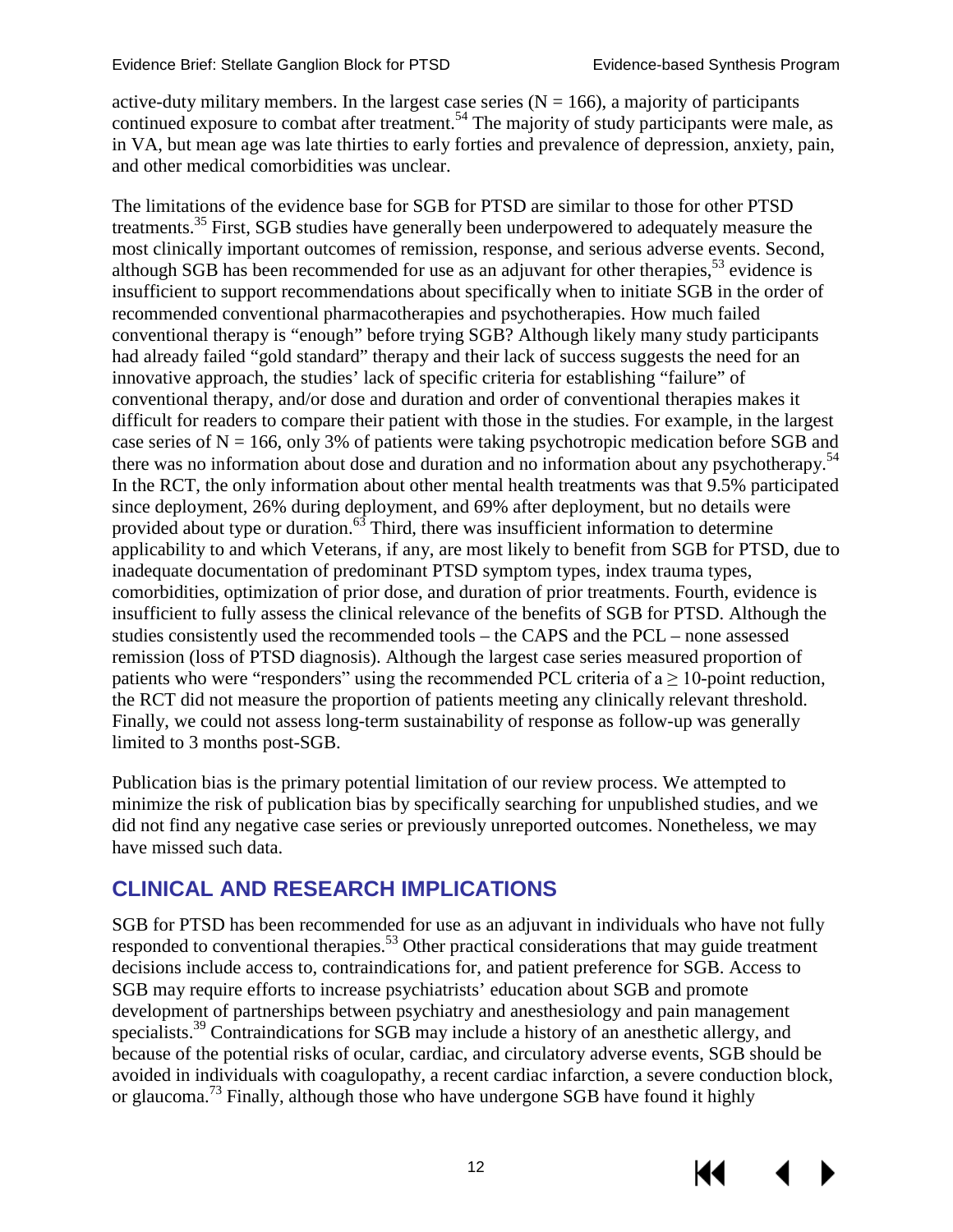acceptable,<sup>69</sup> the invasive nature of SGB may be a barrier for some candidates to try it in the first place.

SGB for PTSD is currently supported only by evidence from uncontrolled, unblinded case series which was neither confirmed nor refuted by a single RCT with imprecise findings, moderate methodological limitations, and which did not directly focus on clinically relevant outcomes. In currently used evidence grading systems,<sup>62</sup> such evidence is considered "insufficient" for estimating an effect. More rigorous studies are needed to more precisely determine the balance of benefits and harms of SGB for the treatment of PTSD. Both randomized trials and observational studies can contribute to our knowledge of SGB for PTSD. RTI International is conducting a U.S. Army-funded randomized trial that will compare SGB to placebo in a planned enrollment of 204 active-duty military personnel with PTSD (US Army Medical Research Acquisition Activity, grant number W81XWH-15-2-0015).<sup>74</sup> This trial will help answer the overarching question of whether SGB is effective, but follow-up is only 8 weeks and it is not expected to address all of the gaps in the existing evidence.

We agree with Dr. Lipov<sup>[53](#page-20-3)</sup> that the VA could be an ideal setting to perform further practicebased research on SGB for PTSD to evaluate remission, response, and serious complication rates, with follow-up longer than 8 weeks. An observational design could be appropriate, but it should be incorporate precautions against bias that were lacking in prior studies. In particular,

- 1) Rigorous standards for registry studies should be followed (see below);
- 2) Assessment of preferences as part of the research protocol;
- 3) Inclusion of Veterans with PTSD who are offered (and either do or do not undergo) conventional treatments, followed prior to and after consideration of SGB; and
- 4) Outcome assessment and data analysis should be conducted by research or quality improvement personnel who do not have strong prior views of the effectiveness of SGB.

In addition, future VA research on SBG should include a clear plan to address shortcomings of previous research through use of the following rigorous standards for registry studies: (1) sufficient sample size to assess the clinically relevant benefits and harms; (2) improved documentation of predominant PTSD symptom types, index trauma types, and comorbidities; (3) improved documentation of prior and concomitant PTSD treatments; and (4) longer follow-up periods.

A controlled observational study designed in this way could provide better justification for conducting another RCT to strengthen our certainty about the benefits. If a future RCT is undertaken, we also suggest considering adding functional magnetic resonance imaging (fMRI) assessment both to improve our understanding of SGB's neural mechanisms and to help clarify the impact of inadequate blinding. Differences in fMRI results between SGB and control group participants could help refute an argument that clinical differences were due to knowing whether or not they got SGB.

We did not investigate whether SGB should be a higher priority than other innovative treatments for PTSD. Examples of other potentially rapid and innovative treatments include ketamine,

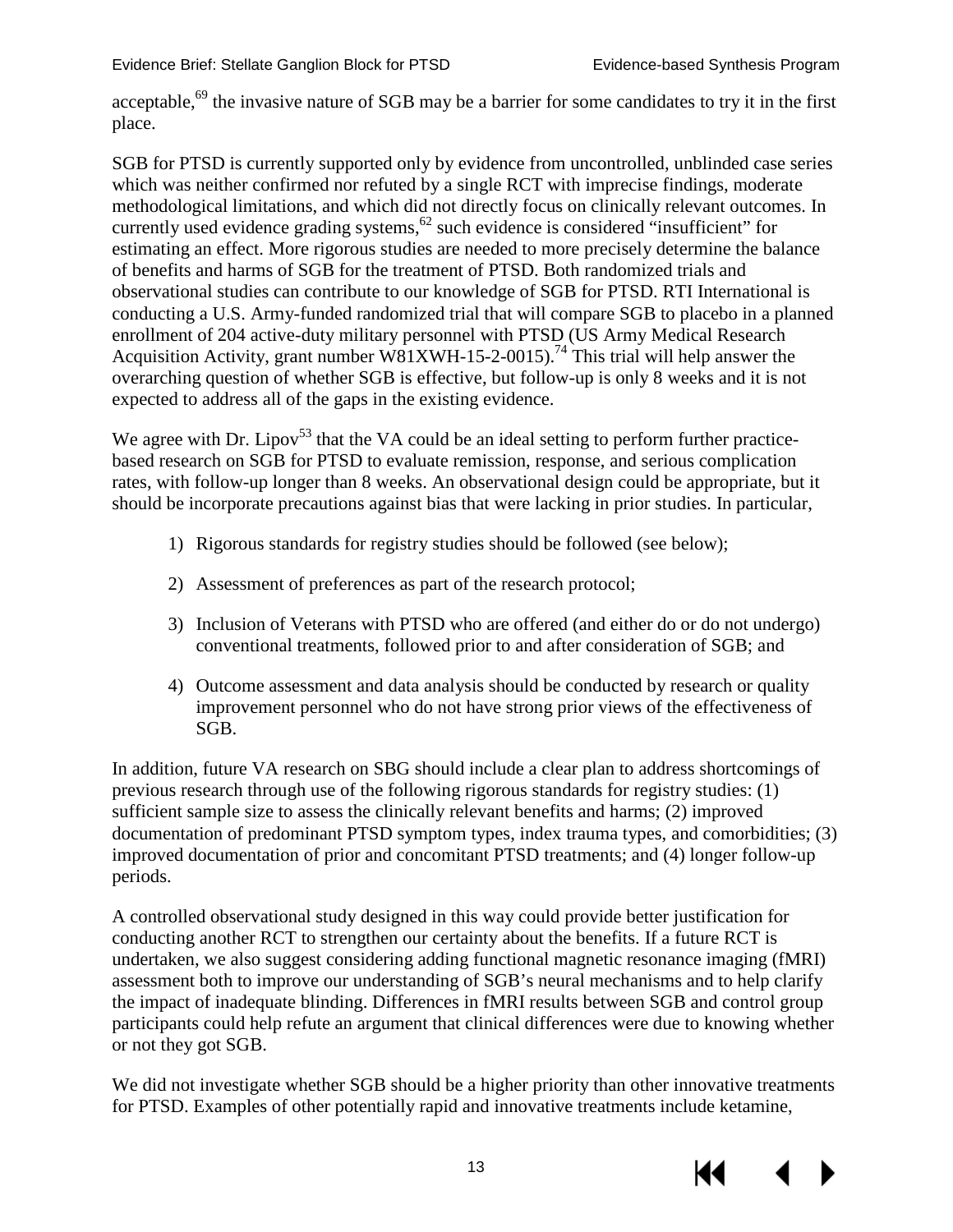MDMA  $(\pm 3,4$ -Methylenedioxymethamphetamine)-assisted psychotherapy, and cranial electrical stimulation. Each has their own unique set of potential harms, such as addiction and neurotoxicity, which would have to be considered in relation to SGB's net benefits. Cost of these innovative treatments compared to conventional psychotherapy and pharmacotherapies should also be assessed in the prioritization process. SGB costs have been estimated to be lower than conventional PTSD therapies (\$2,000 for two SGB injections vs a range of \$6,000 to \$30,000).<sup>75</sup> However, we have not formally evaluated comparative costs or how these estimates apply to the current VA environment.

For additional related evidence review work, we recommend that a review of the state of the science of PTSD outcome assessment methods, such as has been done in the field of chronic pain outcome assessment,<sup>[76](#page-21-14)</sup> could be useful in informing the direction of future research for PTSD as a whole.

### <span id="page-16-0"></span>**CONCLUSIONS**

Findings from the first RCT of SGB for PTSD were inconclusive, neither confirming nor refuting findings of rapid and high rates of clinically relevant improvement and low risk of serious adverse events from unblinded, uncontrolled case series. It is appropriate to listen to criticism of the RCT, envision a better study of SGB for PTSD, and investigate whether SGB should be a higher priority than other innovative treatments for PTSD.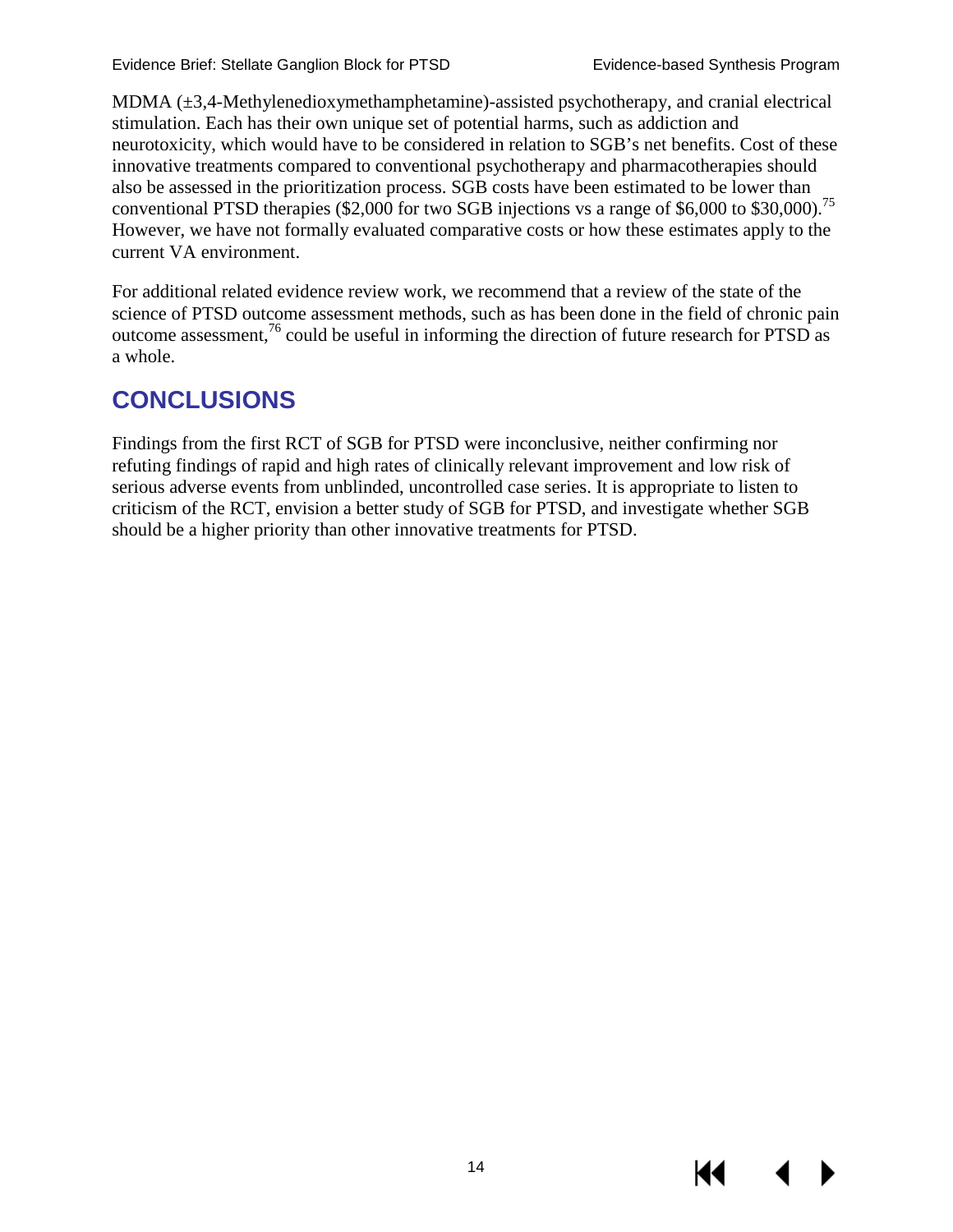### <span id="page-17-0"></span>**REFERENCES**

- <span id="page-17-1"></span>**1.** American Psychiatric Association. *Diagnostic and statistical manual of mental disorders (DSM-5®).* American Psychiatric Pub; 2013.
- <span id="page-17-2"></span>**2.** Stecker T, Fortney J, Owen R, McGovern MP, Williams S. Co-occurring medical, psychiatric, and alcohol-related disorders among veterans returning from Iraq and Afghanistan. *Psychosomatics.* Nov-Dec 2010;51(6):503-507.
- <span id="page-17-3"></span>**3.** Group EPP-DH. Analysis of VA Health Care Utilization among Operation Enduring Freedom (OEF), Operation Iraqi Freedom (OIF), and Operation New Dawn (OND) Veterans, from 1st Qtr FY 2002 through 2nd Qtr FY 2015. In: Affairs V, ed. Washington, DC2015.
- <span id="page-17-4"></span>**4.** Hoge CW, Castro CA, Messer SC, McGurk D, Cotting DI, Koffman RL. Combat duty in Iraq and Afghanistan, mental health problems and barriers to care. *U.S. Army Medical Department journal.* Jul-Sep 2008:7-17.
- **5.** Terhakopian A, Sinaii N, Engel CC, Schnurr PP, Hoge CW. Estimating population prevalence of posttraumatic stress disorder: an example using the PTSD checklist. *Journal of traumatic stress.* Jun 2008;21(3):290-300.
- <span id="page-17-13"></span>**6.** Holdeman TC. Invisible wounds of war: psychological and cognitive injuries, their consequences, and services to assist recovery. Am Psychiatric Assoc; 2015.
- <span id="page-17-7"></span>**7.** Kang HK, Natelson BH, Mahan CM, Lee KY, Murphy FM. Post-traumatic stress disorder and chronic fatigue syndrome-like illness among Gulf War veterans: a population-based survey of 30,000 veterans. *American journal of epidemiology.* Jan 15 2003;157(2):141-148.
- <span id="page-17-8"></span>**8.** Dohrenwend BP, Turner JB, Turse NA, Adams BG, Koenen KC, Marshall R. The psychological risks of Vietnam for U.S. veterans: a revisit with new data and methods. *Science (New York, N.Y.).* Aug 18 2006;313(5789):979-982.
- <span id="page-17-9"></span>**9.** Kulka RA, Schlenger WE, Fairbank JA, et al. *Trauma and the Vietnam war generation: Report of findings from the National Vietnam Veterans Readjustment Study.* Brunner/Mazel; 1990.
- <span id="page-17-5"></span>**10.** Kessler RC, Berglund P, Demler O, Jin R, Merikangas KR, Walters EE. Lifetime prevalence and age-of-onset distributions of DSM-IV disorders in the National Comorbidity Survey Replication. *Archives of general psychiatry.* Jun 2005;62(6):593- 602.
- <span id="page-17-6"></span>**11.** Pietrzak RH, Goldstein RB, Southwick SM, Grant BF. Prevalence and Axis I comorbidity of full and partial posttraumatic stress disorder in the United States: results from Wave 2 of the National Epidemiologic Survey on Alcohol and Related Conditions. *Journal of anxiety disorders.* Apr 2011;25(3):456-465.
- <span id="page-17-10"></span>**12.** Vasterling JJ, Aslan M, Proctor SP, et al. Longitudinal Examination of Posttraumatic Stress Disorder as a Long-Term Outcome of Iraq War Deployment. *American journal of epidemiology.* Dec 01 2016;184(11):796-805.
- <span id="page-17-11"></span>**13.** Pagotto LF, Mendlowicz MV, Coutinho ES, et al. The impact of posttraumatic symptoms and comorbid mental disorders on the health-related quality of life in treatment-seeking PTSD patients. *Comprehensive psychiatry.* Apr 2015;58:68-73.
- <span id="page-17-12"></span>**14.** Kessler RC. Posttraumatic stress disorder: the burden to the individual and to society. *The Journal of clinical psychiatry.* 2000;61 Suppl 5:4-12; discussion 13-14.

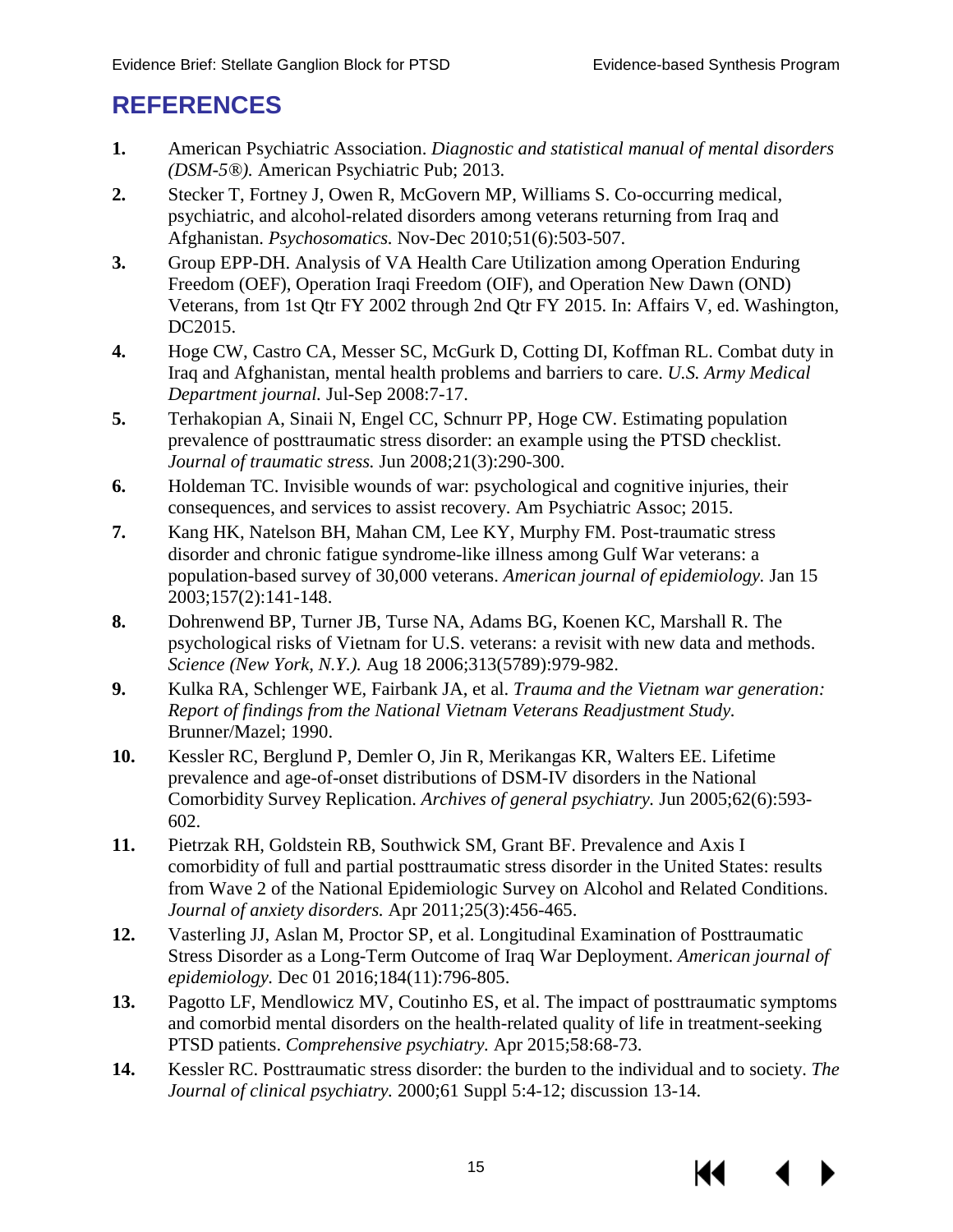- **15.** Panagioti M, Gooding P, Tarrier N. Post-traumatic stress disorder and suicidal behavior: A narrative review. *Clinical psychology review.* Aug 2009;29(6):471-482.
- **16.** Nock MK, Hwang I, Sampson N, et al. Cross-national analysis of the associations among mental disorders and suicidal behavior: findings from the WHO World Mental Health Surveys. *PLoS medicine.* Aug 2009;6(8):e1000123.
- **17.** Bernal M, Haro JM, Bernert S, et al. Risk factors for suicidality in Europe: results from the ESEMED study. *Journal of affective disorders.* Aug 2007;101(1-3):27-34.
- **18.** Brewerton TD. Eating disorders, trauma, and comorbidity: focus on PTSD. *Eating disorders.* Jul-Sep 2007;15(4):285-304.
- **19.** Harned MS, Najavits LM, Weiss RD. Self-harm and suicidal behavior in women with comorbid PTSD and substance dependence. *The American journal on addictions.* Sep-Oct 2006;15(5):392-395.
- <span id="page-18-0"></span>**20.** Lohr JB, Palmer BW, Eidt CA, et al. Is Post-Traumatic Stress Disorder Associated with Premature Senescence? A Review of the Literature. *The American journal of geriatric psychiatry : official journal of the American Association for Geriatric Psychiatry.* Jul 2015;23(7):709-725.
- <span id="page-18-1"></span>**21.** Taft CT, Watkins LE, Stafford J, Street AE, Monson CM. Posttraumatic stress disorder and intimate relationship problems: a meta-analysis. *Journal of consulting and clinical psychology.* Feb 2011;79(1):22-33.
- **22.** Lambert JE, Engh R, Hasbun A, Holzer J. Impact of posttraumatic stress disorder on the relationship quality and psychological distress of intimate partners: a meta-analytic review. *Journal of family psychology : JFP : journal of the Division of Family Psychology of the American Psychological Association (Division 43).* Oct 2012;26(5):729-737.
- **23.** Calhoun PS, Beckham JC, Bosworth HB. Caregiver burden and psychological distress in partners of veterans with chronic posttraumatic stress disorder. *Journal of traumatic stress.* 2002;15(3):205-212.
- **24.** Hayes J, Wakefield B, Andresen EM, et al. Identification of domains and measures for assessment battery to examine well-being of spouses of OIF/OEF veterans with PTSD. *Journal of rehabilitation research and development.* 2010;47(9):825-840.
- **25.** Resnick SG, Rosenheck RA. Posttraumatic stress disorder and employment in veterans participating in Veterans Health Administration Compensated Work Therapy. *Journal of rehabilitation research and development.* 2008;45(3):427-435.
- **26.** Sherman MD, Gress Smith JL, Straits-Troster K, Larsen JL, Gewirtz A. Veterans' perceptions of the impact of PTSD on their parenting and children. *Psychological services.* Nov 2016;13(4):401-410.
- <span id="page-18-2"></span>**27.** Bass E, Golding HL. The Veterans Health Administration's treatment of PTSD and traumatic brain injury among recent combat veterans. 2012.
- <span id="page-18-3"></span>**28.** Management of Post-Traumatic Stress Working Group. VA/DoD clinical practice guideline for management of post-traumatic stress. *Washington (DC): Veterans Health Administration, Department of Defense.* 2010.
- <span id="page-18-4"></span>**29.** Association AP. Clinical Practice Guideline for the Treatment of Posttraumatic Stress Disorder (PTSD) in Adults [Draft]2016.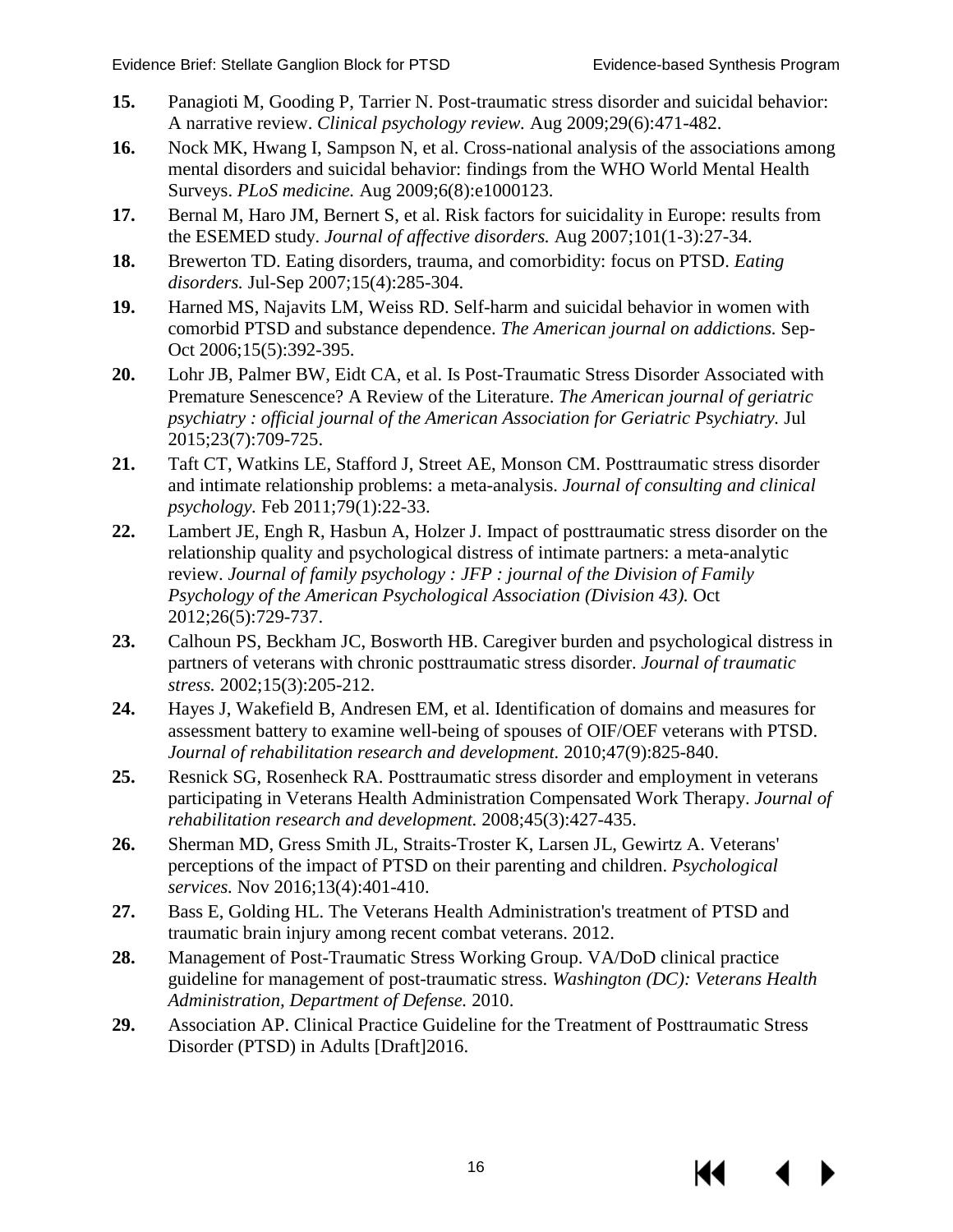- **30.** Forbes D, Creamer M, Phelps A, et al. Australian guidelines for the treatment of adults with acute stress disorder and post-traumatic stress disorder. *The Australian and New Zealand journal of psychiatry.* Aug 2007;41(8):637-648.
- **31.** Health NCCfM. Post-traumatic stress disorder: management. 2005.
- **32.** Tol WA, Barbui C, Bisson J, et al. World Health organization guidelines for management of acute stress, PTSD, and bereavement: key challenges on the road ahead. *PLoS medicine.* Dec 2014;11(12):e1001769.
- <span id="page-19-12"></span>**33.** Benedek DM, Friedman MJ, Zatzick D, Ursano RJ. Guideline watch (March 2009): Practice guideline for the treatment of patients with acute stress disorder and posttraumatic stress disorder. *Focus.* 2009;7(2):204-213.
- <span id="page-19-0"></span>**34.** Hoge CW. Interventions for war-related posttraumatic stress disorder: meeting veterans where they are. *Jama.* Aug 03 2011;306(5):549-551.
- <span id="page-19-1"></span>**35.** Jonas DE, Cusack K, Forneris CA, et al. *Psychological and Pharmacological Treatments for Adults With Posttraumatic Stress Disorder (PTSD).* Rockville MD2013.
- <span id="page-19-2"></span>**36.** Difede J, Olden M, Cukor J. Evidence-based treatment of post-traumatic stress disorder. *Annual review of medicine.* 2014;65:319-332.
- <span id="page-19-3"></span>**37.** Stecker T, Shiner B, Watts BV, Jones M, Conner KR. Treatment-seeking barriers for veterans of the Iraq and Afghanistan conflicts who screen positive for PTSD. *Psychiatric services (Washington, D.C.).* Mar 01 2013;64(3):280-283.
- <span id="page-19-4"></span>**38.** Hoge CW, Castro CA, Messer SC, McGurk D, Cotting DI, Koffman RL. Combat duty in Iraq and Afghanistan, mental health problems, and barriers to care. *The New England journal of medicine.* Jul 01 2004;351(1):13-22.
- <span id="page-19-5"></span>**39.** Navaie M, Keefe MS, Hickey AH, McLay RN, Ritchie EC, Abdi S. Use of stellate ganglion block for refractory post-traumatic stress disorder: a review of published cases. *Journal of Anesthesia & Clinical Research.* 2014;2014.
- <span id="page-19-6"></span>**40.** Lipov EG, Joshi JR, Lipov S, Sanders SE, Siroko MK. Cervical sympathetic blockade in a patient with post-traumatic stress disorder: a case report. *Annals of clinical psychiatry : official journal of the American Academy of Clinical Psychiatrists.* Oct-Dec 2008;20(4):227-228.
- <span id="page-19-7"></span>**41.** Alkire MT, Hollifield M, Khoshsar R, Nguyen L, Alley SR, Reist C. Neuroimaging Suggests that Stellate Ganglion Block Improves Post-Traumatic Stress Disorder (PTSD) Through an Amygdala Mediated Mechanism. *The Anesthesiology Meeting*2015.
- <span id="page-19-8"></span>**42.** van Rooij SJ, Kennis M, Vink M, Geuze E. Predicting Treatment Outcome in PTSD: A Longitudinal Functional MRI Study on Trauma-Unrelated Emotional Processing. *Neuropsychopharmacology : official publication of the American College of Neuropsychopharmacology.* Mar 2016;41(4):1156-1165.
- <span id="page-19-9"></span>**43.** Jeong S, Jeon Y, Yeo J, Baek W. The effects of stellate ganglion block on the electroencephalogram in rats. *J.* 2014;28(4):601-605.
- <span id="page-19-10"></span>**44.** Yeo J, Jeon Y. Effects of stellate ganglion block on sedation as assessed by bispectral index in normal healthy volunteers. *Pain physician.* 2015;18:173-178.
- <span id="page-19-11"></span>**45.** Lipov EG, Joshi JR, Sanders S, Slavin KV. A unifying theory linking the prolonged efficacy of the stellate ganglion block for the treatment of chronic regional pain syndrome (CRPS), hot flashes, and posttraumatic stress disorder (PTSD). *Medical Hypotheses.* Jun 2009;72(6):657-661.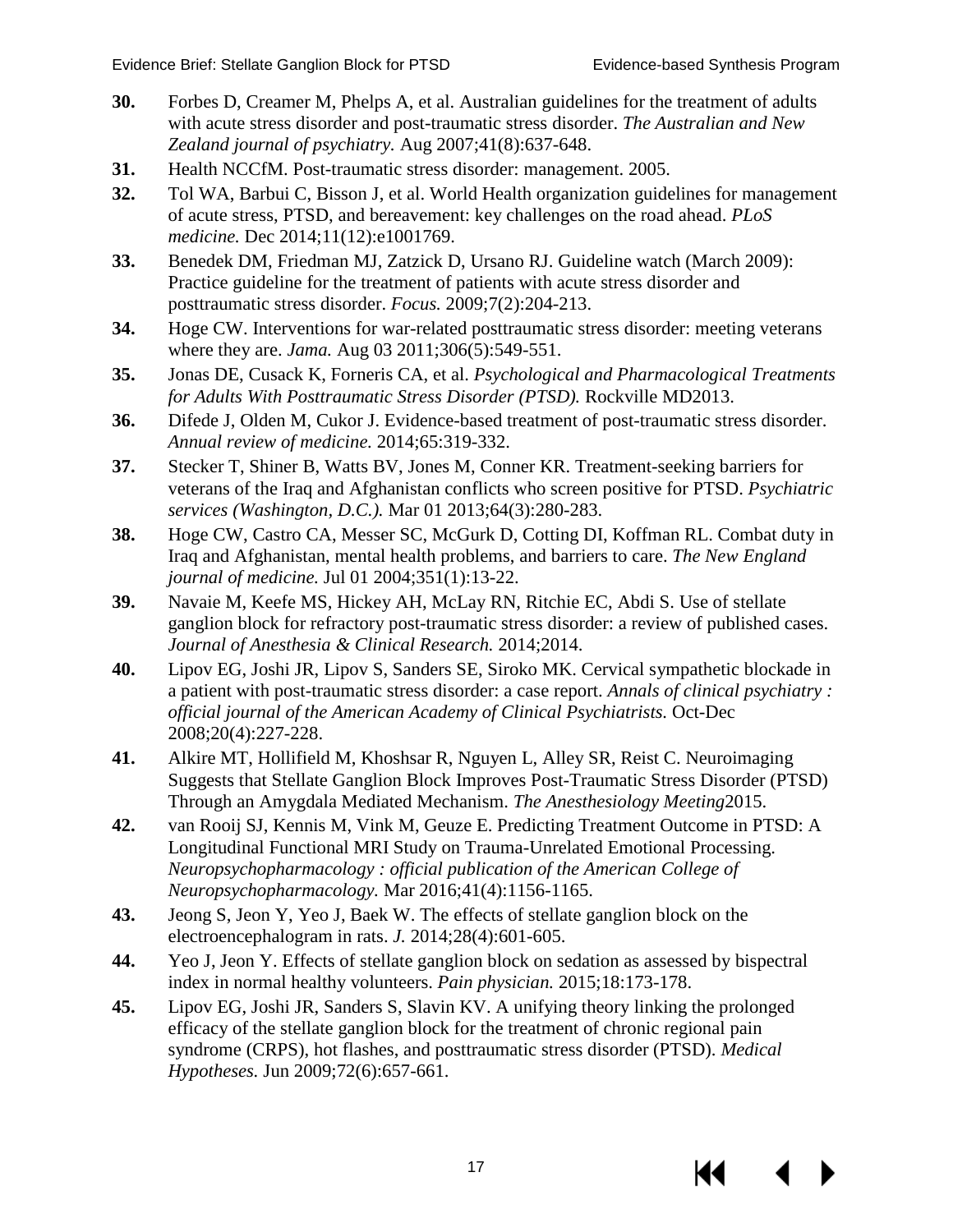- <span id="page-20-0"></span>**46.** Mulvaney SW, Lynch JH, Kotwal RS. Clinical Guidelines for Stellate Ganglion Block to Treat Anxiety Associated With Posttraumatic Stress Disorder. *J Spec Oper Med.*  2015;15(2):79-85.
- <span id="page-20-1"></span>**47.** Adahan HMA, J.; Abdi, S.; Ochberg, F.; Hickey, A.; Ritchie, E.C. Global Post-Traumatic Stress Injury Foundation. 2016. Accessed January 20, 2017.
- <span id="page-20-2"></span>**48.** Lipov E. In search of an effective treatment for combat-related post-traumatic stress disorder (PTSD): can the stellate ganglion block be the answer? *Pain Practice.* Jul-Aug 2010;10(4):265-266.
- **49.** Lipov E. Successful use of stellate ganglion block and pulsed radiofrequency in the treatment of posttraumatic stress disorder: a case report. *Pain Res Treat.*  2010;2010:963948.
- **50.** Lipov E. The use of stellate ganglion block in the treatment of panic/anxiety symptoms (including suicidal ideation), with combat-related posttraumatic stress disorder. *Posttraumatic stress disorder and related diseases in combat veterans*. Cham, Switzerland: Springer International Publishing; Switzerland; 2015:179-196.
- **51.** Lipov E, Kelzenberg B. Sympathetic system modulation to treat post-traumatic stress disorder (PTSD): a review of clinical evidence and neurobiology. *Journal of affective disorders.* Dec 15 2012;142(1-3):1-5.
- <span id="page-20-12"></span>**52.** Lipov E, Ritchie EC. A review of the use of stellate ganglion block in the treatment of PTSD. *Current Psychiatry Reports.* 2015;17(8):599-599.
- <span id="page-20-3"></span>**53.** Lipov E, Ritchie EC. A review of the use of stellate ganglion block in the treatment of PTSD. *Current Psychiatry Reports.* Aug 2015;17(8):599.
- <span id="page-20-4"></span>**54.** Mulvaney SW, Lynch JH, Hickey MJ, et al. Stellate ganglion block used to treat symptoms associated with combat-related post-traumatic stress disorder: A case series of 166 patients. *Military Medicine.* Oct 2014;179(10):1133-1140.
- <span id="page-20-5"></span>**55.** Wulf H, Maier C. [Complications and side effects of stellate ganglion blockade. Results of a questionnaire survey]. *Der Anaesthesist.* Mar 1992;41(3):146-151.
- <span id="page-20-6"></span>**56.** Echeburua E, de Corral P, Zubizarreta I, Sarasua B. Psychological treatment of chronic posttraumatic stress disorder in victims of sexual aggression. *Behavior modification.* Oct 1997;21(4):433-456.
- <span id="page-20-7"></span>**57.** Monson CM, Gradus JL, Young-Xu Y, Schnurr PP, Price JL, Schumm JA. Change in posttraumatic stress disorder symptoms: do clinicians and patients agree? *Psychological assessment.* Jun 2008;20(2):131-138.
- <span id="page-20-8"></span>**58.** McLay RN, Wood DP, Webb-Murphy JA, et al. A randomized, controlled trial of virtual reality-graded exposure therapy for post-traumatic stress disorder in active duty service members with combat-related post-traumatic stress disorder. *Cyberpsychology, behavior and social networking.* Apr 2011;14(4):223-229.
- <span id="page-20-9"></span>**59.** Effective Practice and Organization of Care. What study designs should be included in an EPOC review and what should they be called. [http://epoc.cochrane.org/sites/epoc.cochrane.org/files/public/uploads/EPOC%20Study%2](http://epoc.cochrane.org/sites/epoc.cochrane.org/files/public/uploads/EPOC%20Study%20Designs%20About.pdf) [0Designs%20About.pdf.](http://epoc.cochrane.org/sites/epoc.cochrane.org/files/public/uploads/EPOC%20Study%20Designs%20About.pdf) Accessed February, 2017.
- <span id="page-20-10"></span>**60.** Carey TS, Boden SD. A critical guide to case series reports. *Spine.* 2003;28(15):1631- 1634.
- <span id="page-20-11"></span>**61.** McDonagh MS, Jonas DE, Gartlehner G, et al. Methods for the drug effectiveness review project. *BMC Med. Res. Methodol.* 2012;12:140.